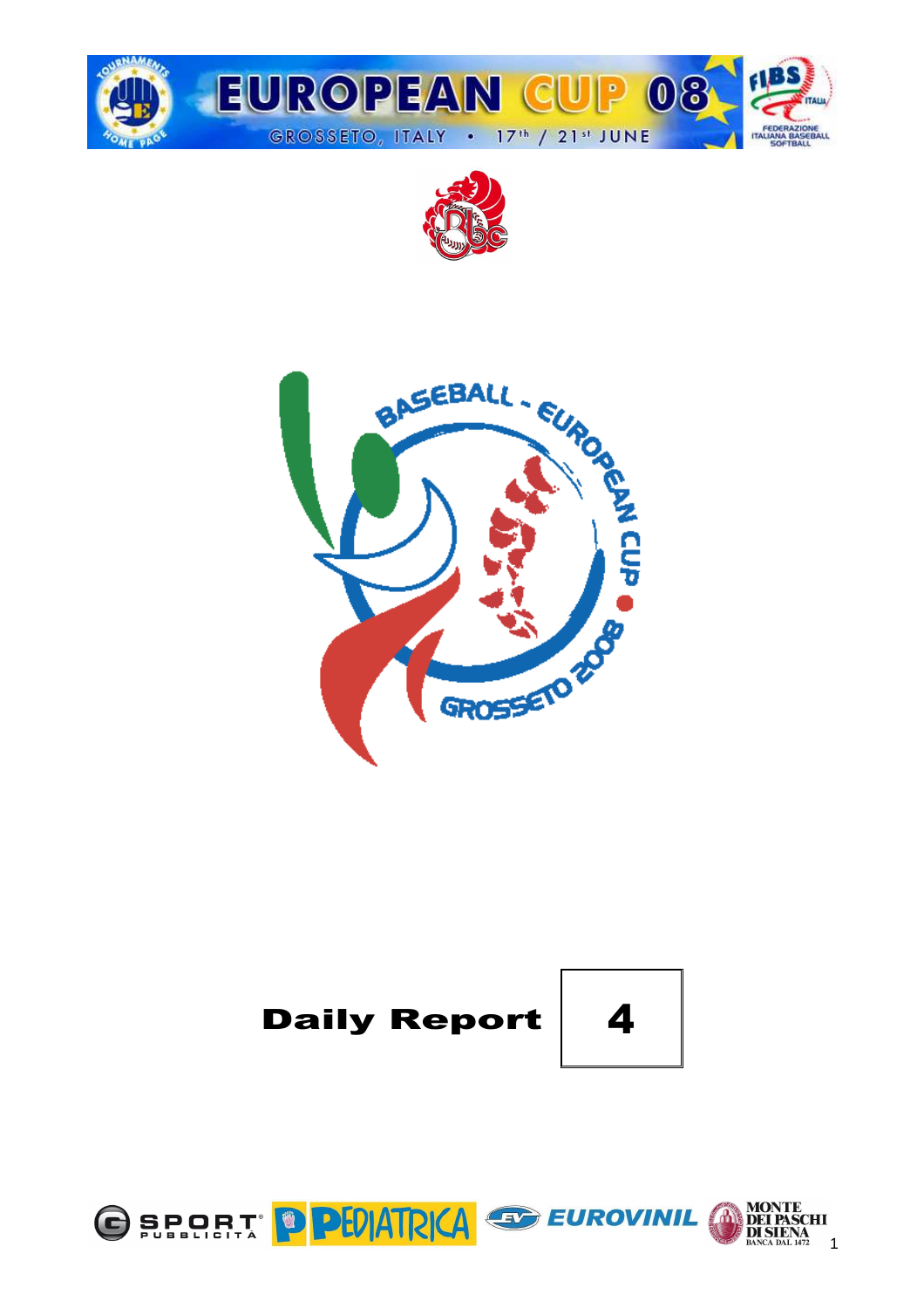

 $\blacksquare$  Corendon Kinheim (NED)  $\blacksquare$  Tornado Balashikha (RUS)

Pool A Pool B<br>
D (SMR) BBC Grosseto (ITA)

- **TAA San Marino (SMR)** BBC Grosseto (ITA)<br>
Marins Puerto Cruz (ESP) BBC Grosseto (GER)
- **Marlins Puerto Cruz (ESP)** Mainz Athletics (GER) Mainz Athletics (GER) Mainz Athletics (GER)
	-

|  | ■■ Royal Greys (BEL) |  |
|--|----------------------|--|
|  |                      |  |

|                |         |                 |             | <b>Schedule</b>             |                           |                |     |
|----------------|---------|-----------------|-------------|-----------------------------|---------------------------|----------------|-----|
| Ga             | At time | <b>Ballpark</b> | Pool        | Home team                   | Visiting team             | Final<br>Score | Inl |
|                |         |                 |             | <b>Tuesday 17 June</b>      |                           |                |     |
| 1              | 15:30   | Jannella        | A           | Marlins Puerto Cruz (ESP)   | Corendon Kinheim (NED)    | $3 - 4$        |     |
| $\overline{2}$ | 15:30   | Scarpelli       | B           | Mainz Athletics (GER)       | Rouen '76 Huskies (FRA)   | $5 - 7$        |     |
| 3              | 21:00   | Scarpelli       | Α           | T&A San Marino (SMR)        | Tornado Balashikha (RUS)  | $2 - 0$        |     |
| 4              | 21:00   | Jannella        | B           | <b>BBC Grosseto (ITA)</b>   | Royal Greys (BEL)         | $2 - 0$        |     |
|                |         |                 |             | Wednesday 18 June           |                           |                |     |
| 5              | 15:30   | Scarpelli       | Α           | Tornado Balashikha (RUS)    | Marlins Puerto Cruz (ESP) | $3 - 9$        |     |
| 6              | 15:30   | Jannella        | Α           | Corendon Kinheim (NED)      | T&A San Marino (SMR)      | $11 - 4$       |     |
| 7              | 21:00   | Scarpelli       | B           | Royal Greys (BEL)           | Mainz Athletics (GER)     | $9 - 2$        |     |
| 8              | 21:00   | Jannella        | B           | Rouen '76 Huskies (FRA)     | <b>BBC Grosseto (ITA)</b> | $1 - 13$       | 7   |
|                |         |                 |             | Thursday 19 June            |                           |                |     |
| 9              | 15:30   | Jannella        | A           | Corendon Kinheim (NED)      | Tornado Balashikha (RUS)  | $9 - 1$        |     |
| 10             | 15:30   | Scarpelli       | B           | Rouen '76 Huskies (FRA)     | Royal Greys (BEL)         | $7 - 0$        |     |
| 11             | 21:00   | Scarpelli       | Α           | T&A San Marino (SRM)        | Marlins Puerto Cruz (ESP) | $10 - 1$       |     |
| 12             | 21:00   | Jannella        | B           | <b>BBC Grosseto (ITA)</b>   | Mainz Athletics (GER)     | $8 - 0$        |     |
|                |         |                 |             | Friday 20 June              |                           |                |     |
| 13             | 15:30*  | Jannella        | $\mathbb S$ | Corendon Kinheim (NED)      | Rouen '76 Huskies (FRA)   |                |     |
| 14             | 15:30*  | Scarpelli       | $\mathsf C$ | Royal Greys (BEL)           | Tornado Balashikha (RUS)  |                |     |
| 15             | 21:00*  | Jannella        | S           | <b>BBC Grosseto (ITA)</b>   | T&A San Marino (SRM)      |                |     |
| 16             | 21:00*  | Scarpelli       | $\mathsf C$ | Marlins Puerto Cruz (ESP)   | Mainz Athletics (GER)     |                |     |
|                |         |                 |             | Saturday 21 June            |                           |                |     |
| 17             | 15:30** | Jannella        | F           | $\bullet$ : Loser game 13:: | $::$ Loser game 15 ::     |                |     |
| 18             | 13:00** | Scarpelli       | C           | Marlins Puerto Cruz (ESP)   | Royal Greys (BEL)         |                |     |
| 19             | 19:00** | Scarpelli       | C           | Tornado Balashikha (RUS)    | Mainz Athletics (GER)     |                |     |
| 20             | 21:00** | Jannella        | F           | G<br>:: Winner game 13      | 0<br>:: Winner game 15    |                |     |

In each game the home team is named first

\* If Grosseto is involved in this game, the game will be played at Jannella 21:00

\*\* For the games on Saturday 21st, the home team will be decided by draw of lot

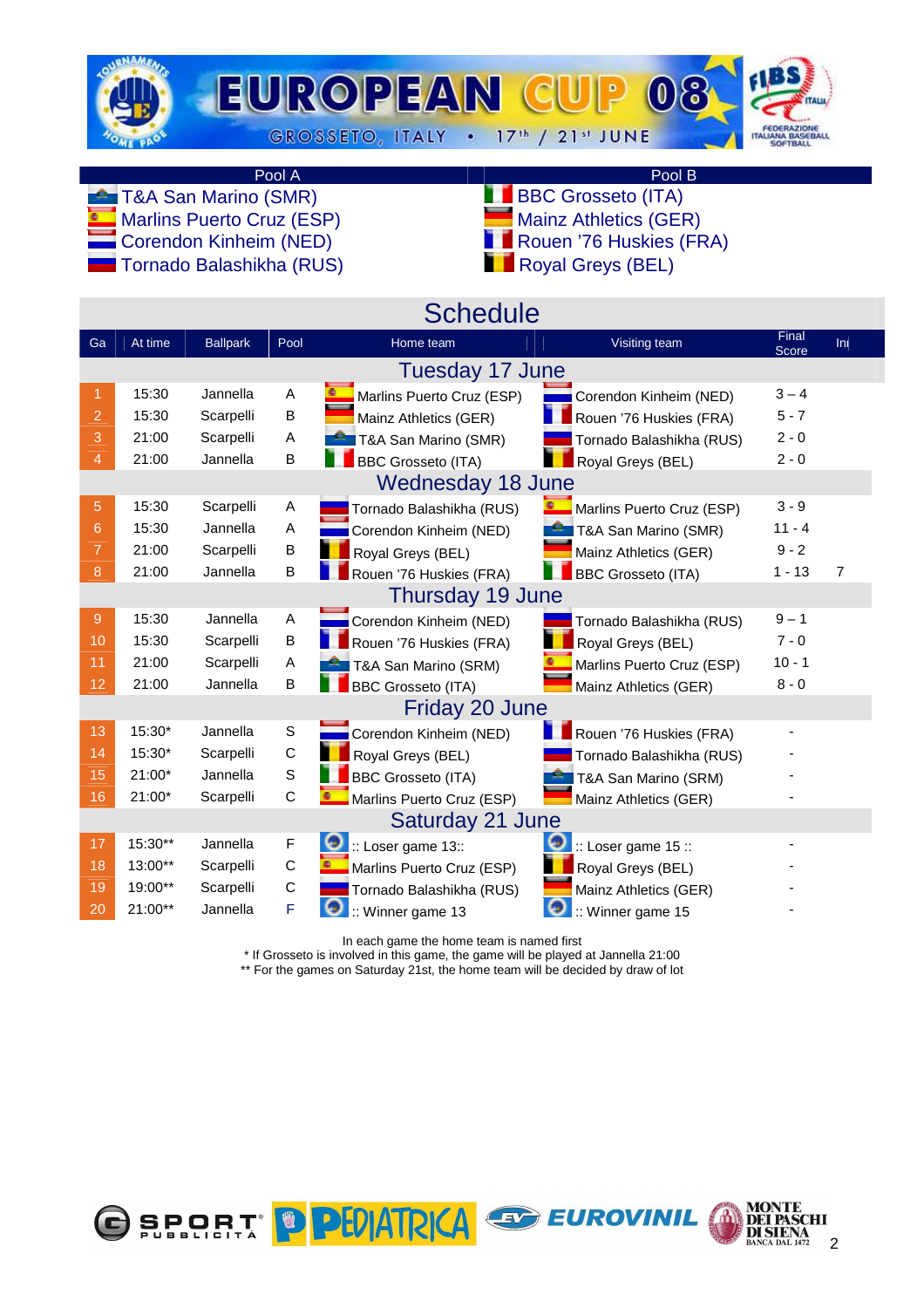

# **Standing**

|                |                           | Pool B |           |    |            |           |
|----------------|---------------------------|--------|-----------|----|------------|-----------|
| Pos            | Team                      | GP     | <b>WO</b> | LO | <b>AVG</b> | <b>GB</b> |
|                | <b>BBC Grosseto (ITA)</b> | 3      | 3         | 0  | 1000       |           |
| $\overline{2}$ | Rouen '76 Huskies (FRA)   | 3      | 2         | 1. | 667        | 1.0       |
|                | Royal Greys (BEL)         | 3      | 1         | 2  | 333        | 2.0       |
| $\overline{4}$ | Mainz Athletics (GER)     | 3      | 0         | 3  | 0          | 3.0       |

|                |                               | Pool A |               |    |      |           |
|----------------|-------------------------------|--------|---------------|----|------|-----------|
| Pos            | Team                          | GP     | <b>WO</b>     | LO | AVG  | <b>GB</b> |
|                | Corendon Kinheim (NED)        | 3      | 3             | 0  | 1000 | O         |
| $\overline{2}$ | <b>E</b> T&A San Marino (SMR) | 3      | $\mathcal{P}$ |    | 667  | 1.0       |
| 3              | Marlins Puerto Cruz (ESP)     | 3      |               |    | 333  | 2.0       |
| $\overline{4}$ | Tornado Balashikha (RUS)      | 3      | 0             | 3  | 0    | 3.0       |

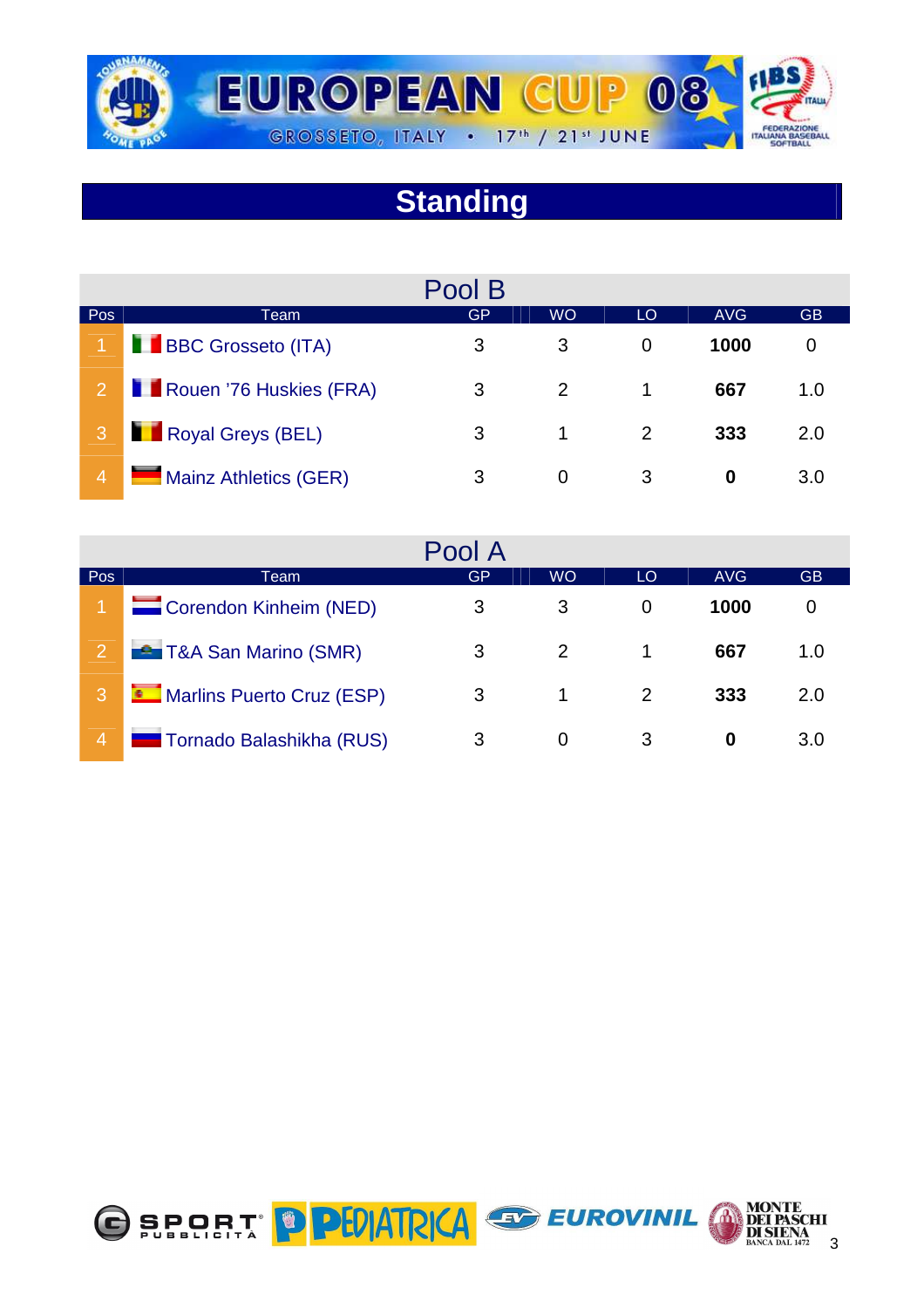



**Corendon Kinheim (NED) - Tornado Balashikha (RUS)** 

Jun 19, 2008 at Grosseto (R. Jannella)

|                       |          |          |          |          |          |          |              | Tornado Balashikha 1 |          |              |          |              |              |              |                     |              |          |                |          |          |
|-----------------------|----------|----------|----------|----------|----------|----------|--------------|----------------------|----------|--------------|----------|--------------|--------------|--------------|---------------------|--------------|----------|----------------|----------|----------|
| Player                | AB       | R        | н        | вI       |          |          |              | 2B 3B HR BB          |          | SB CS HP     |          |              |              |              | SH SF SO IBB KL GDP |              |          | PO.            | A        | E        |
| BOLOTIN <sub>3b</sub> | 4        |          |          | $\Omega$ | $\Omega$ | $\cap$   | $\Omega$     | $\Omega$             |          | <sup>0</sup> | $\Omega$ | $\Omega$     | $\Omega$     | <sup>0</sup> | $\Omega$            | 0            | $\Omega$ | 0              | 5        | $\Omega$ |
| PLATONOV 2b           |          | 0        | 0        | $\Omega$ | $\Omega$ | $\Omega$ | $\Omega$     | 0                    | $\Omega$ | $\Omega$     | $\Omega$ | 0            | $\Omega$     |              | $\Omega$            | $\Omega$     | $\Omega$ |                |          | $\Omega$ |
| FURSIN 2b/ss          | 2        | $\Omega$ |          | $\Omega$ | $\Omega$ | $\Omega$ | $\Omega$     |                      |          | <sup>0</sup> | $\Omega$ | $\Omega$     | $\Omega$     |              | $\Omega$            | <sup>0</sup> | $\Omega$ | 0              | 3        |          |
| KRIPOCHIN rf          | 4        | $\Omega$ | $\Omega$ |          | $\Omega$ | $\cap$   | $\Omega$     | $\Omega$             | $\Omega$ | $\Omega$     | $\Omega$ | $\Omega$     | $\Omega$     |              | $\Omega$            | <sup>0</sup> | $\Omega$ | 3              | $\Omega$ |          |
| TOROPOV dh            | 4        | $\Omega$ | 0        | $\Omega$ | $\Omega$ | $\Omega$ | 0            | $\Omega$             | $\Omega$ | <sup>0</sup> | $\Omega$ | 0            | <sup>0</sup> | 3            | $\Omega$            | 0            | $\Omega$ | $\Omega$       | $\Omega$ | O        |
| VASILIEV C            | 4        | $\Omega$ |          | $\Omega$ | $\Omega$ | $\Omega$ | $\Omega$     | $\Omega$             | $\Omega$ | $\Omega$     | $\Omega$ | $\Omega$     | $\Omega$     | <sup>0</sup> | $\Omega$            | <sup>0</sup> | $\Omega$ | 5              | $\Omega$ |          |
| VASHAKIDZE 1f         | 4        | $\Omega$ | 0        | $\Omega$ | $\Omega$ | $\cap$   | $\Omega$     | $\Omega$             | $\Omega$ | <sup>0</sup> | $\Omega$ | $\Omega$     | $\Omega$     | 3            | $\Omega$            |              | $\Omega$ | 0              | $\Omega$ | O        |
| SAMCHUK cf            |          | $\Omega$ | $\Omega$ | $\Omega$ | $\Omega$ | $\Omega$ | $\Omega$     | $\Omega$             | $\Omega$ | $\cap$       | $\Omega$ | $\Omega$     | $\Omega$     | 2            | $\Omega$            |              | $\Omega$ | $\overline{2}$ | $\Omega$ | O        |
| KULIK ss/2b           | 3        | $\Omega$ |          | $\Omega$ | $\Omega$ | $\Omega$ | $\Omega$     | $\Omega$             | $\Omega$ |              | $\Omega$ | $\Omega$     | $\Omega$     | <sup>0</sup> | $\Omega$            | $\Omega$     | $\Omega$ | 4              | κ        | 3        |
| FEDOROV 1b            | 2        | $\cap$   |          | $\Omega$ | $\Omega$ | $\cap$   | $\cap$       | $\Omega$             |          |              |          | <sup>n</sup> | $\Omega$     | <sup>n</sup> | $\Omega$            | U            | $\Omega$ | 9              | $\cap$   | ∩        |
| DONETSKIY p           | $\Omega$ | $\Omega$ | $\Omega$ | $\Omega$ | $\Omega$ | $\Omega$ | $\Omega$     | $\Omega$             | 0        | $\Omega$     | $\Omega$ | $\Omega$     | $\Omega$     | $\Omega$     | $\Omega$            | 0            | $\Omega$ | $\Omega$       | 2        |          |
| GALKIN p              | $\Omega$ | $\Omega$ | 0        | $\Omega$ | $\Omega$ | $\cap$   | $\Omega$     | $\Omega$             | $\Omega$ | <sup>n</sup> | $\Omega$ | $\Omega$     | $\Omega$     | $\Omega$     | $\Omega$            | <sup>0</sup> | $\Omega$ | 0              | $\cap$   | $\Omega$ |
| Totals                | 31       |          | 5        | 1        | 0        | U        | <sup>0</sup> | 1                    | 3        | 2            |          | $\Omega$     | U            | 11           | $\Omega$            | 2            | $\Omega$ | 24             | 14       | 7        |

|                                                                                   |                                            |          |              |                |                     |                |                     |                | Corendon Kinheim 9                                   |                     |                |                |          |                |                |                |                            |              |                |                 |                |                |  |
|-----------------------------------------------------------------------------------|--------------------------------------------|----------|--------------|----------------|---------------------|----------------|---------------------|----------------|------------------------------------------------------|---------------------|----------------|----------------|----------|----------------|----------------|----------------|----------------------------|--------------|----------------|-----------------|----------------|----------------|--|
| Player                                                                            | AB R H BI                                  |          |              |                |                     |                |                     |                | 2B 3B HR BB SB CS HP SH SF SO IBB KL GDP             |                     |                |                |          |                |                |                |                            |              |                | PO A            |                | Е              |  |
| ROMBLEY cf                                                                        | 3                                          | 3 3      |              | 1              |                     | $\overline{2}$ | $\mathbf{1}$        | $\Omega$       | 2                                                    | 0                   | $\mathbf{1}$   | $\Omega$       | $\Omega$ | $\Omega$       | $\Omega$       |                | $\Omega$                   | $\Omega$     | $\Omega$       |                 | 1 0            | $\Omega$       |  |
| CREMER 2b                                                                         | $4\overline{ }$                            | 2 1      |              |                | $\mathbf{1}$        | $\Omega$       | $\Omega$            | $0\quad1$      |                                                      | ı                   | $\Omega$       | $\Omega$       | $\Omega$ | $\Omega$       | $\Omega$       |                | $\Omega$                   | $\Omega$     | 0              | 1 <sub>5</sub>  |                | 1              |  |
| KLOOSTER rf                                                                       | 5                                          |          | $0\quad 2$   |                | $2 \quad 1$         |                | $\Omega$            | $\Omega$       | $\Omega$                                             | $\Omega$            | $\Omega$       | $\Omega$       | $\Omega$ | $\Omega$       | $\overline{1}$ |                | 0 O                        |              | $\Omega$       |                 | $1 \quad 0$    | $\Omega$       |  |
| ROOI 3b                                                                           | 3                                          |          | $1 \quad 1$  | $\cap$         |                     | $\Omega$       | $\cap$              | $\Omega$       | 2                                                    | 1                   | $\Omega$       | $\Omega$       | $\Omega$ | $\Omega$       | $\Omega$       |                | $\cap$<br>$\bigcap$        |              | $\Omega$       | $0\quad1$       |                | $\Omega$       |  |
| ENGELHARDT dh                                                                     | 3                                          |          | $0 \quad 1$  | $\cap$         | $\Omega$            |                | $\Omega$            | $\cap$         | $\Omega$                                             | $\Omega$            | $\Omega$       | $\Omega$       | $\Omega$ | $\Omega$       | $\Omega$       |                | $\cap$                     | $\cap$       | $\mathbf{1}$   | $0 \quad 0$     |                | $\Omega$       |  |
| SMEETS dh                                                                         | $\mathbf{1}$                               | $\sim$ 1 | $\mathbf{1}$ | $\overline{2}$ | $\mathbf{1}$        |                | $\Omega$            | $\Omega$       | $\mathbf{1}$                                         | $\Omega$            | $\Omega$       | $\Omega$       | $\Omega$ | 0              | $\Omega$       |                | $\Omega$                   | $\Omega$     | $\Omega$       | $0 \quad 0$     |                | 0              |  |
| KOOLEN SS                                                                         | $\overline{4}$                             | $\Omega$ | $\mathbf{1}$ | $\mathbf{1}$   | $\Omega$            |                | $\Omega$            | $\Omega$       | $\mathbf{1}$                                         | $\Omega$            | $\Omega$       | $\Omega$       | $\Omega$ | $\Omega$       | $\mathbf{1}$   |                | $\Omega$                   | $\Omega$     | $\Omega$       | 2               | 2              | 0              |  |
| VERBIJ 1b                                                                         | 5                                          | $\Omega$ | $\Omega$     | $\Omega$       | $\Omega$            |                | $\Omega$            | $\Omega$       | $\Omega$                                             | $\Omega$            | $\Omega$       | $\Omega$       | $\Omega$ | $\Omega$       | $\mathbf{1}$   |                | $\Omega$                   | $\Omega$     | $\Omega$       |                 | 9 0            | $\Omega$       |  |
| HEEMSKERK C                                                                       | 5                                          |          | $0\quad 0$   | $\Omega$       |                     | $\Omega$       | $\Omega$            | $\Omega$       | $\Omega$                                             | $\mathbf 0$         | $\Omega$       | $\Omega$       | $\Omega$ | $\Omega$       | 2              |                | $0\quad1$                  |              | $\overline{0}$ | 11              | $\overline{2}$ | $\Omega$       |  |
| BELJAARDS D lf                                                                    | 3                                          | 2 1      |              | $\Omega$       |                     | $\Omega$       | $\Omega$            | $0\quad1$      |                                                      | $\Omega$            | $\Omega$       | $\Omega$       | $\Omega$ | $\Omega$       | $\Omega$       |                | $0 \Omega$                 |              | $\Omega$       | $2 \quad 0$     |                | $\Omega$       |  |
| VELTKAMP p                                                                        | $\Omega$                                   | $\Omega$ | $\Omega$     | $\Omega$       | $\overline{0}$      |                | $\Omega$            | $\Omega$       | $\Omega$                                             | $\Omega$            | $\Omega$       | $\Omega$       | $\Omega$ | $\Omega$       | $\Omega$       |                | $\Omega$                   | $\Omega$     |                | $0 \t 0 \t 1$   |                | <sup>0</sup>   |  |
| JANSEN D p                                                                        | $\Omega$                                   | $\Omega$ | $\Omega$     |                | $0\qquad 0\qquad 0$ |                |                     | $\overline{0}$ | 0                                                    | $\Omega$            | $\Omega$       | $\overline{0}$ | $\Omega$ | $\Omega$       | $\Omega$       |                | $\Omega$                   | $\Omega$     | $\Omega$       | $0\quad1$       |                | <sup>0</sup>   |  |
| JANSEN E p                                                                        | $\mathbf 0$                                | $\Omega$ | $\Omega$     |                | $\Omega$            | $\overline{0}$ | $\Omega$            | $\Omega$       | $\Omega$                                             | $\Omega$            | $\Omega$       | $\Omega$       | $\Omega$ | 0              | $\Omega$       |                | $\Omega$                   | $\Omega$     | $\Omega$       | $\mathbf 0$     | $\Omega$       | 0              |  |
| $Totals$                                                                          | 36                                         |          | 9 1 1        | 7              | $\overline{4}$      |                | $\mathbf{1}$        | $\Omega$       | 8                                                    | $\overline{2}$      | $\mathbf{1}$   | $\Omega$       | $\Omega$ | 0              | 5              |                | $\Omega$                   | $\mathbf{1}$ | $\mathbf{1}$   | 27 12           |                | 1              |  |
| Tornado Balashikha     IP H R ER BB SO WP HB BK IBB SH SF CI 2B 3B HR             |                                            |          |              |                |                     |                |                     |                |                                                      |                     |                |                |          |                |                |                |                            |              |                |                 | AB BF          | FO GO          |  |
| --------------------------------<br>DONETSKIY L                                   |                                            | 6.0      |              | 7              | -5                  | 3              | $5 \quad 3$         |                | $\mathbf 0$                                          | $\Omega$            | $\Omega$       | $\Omega$       |          | $\mathbf 0$    | $\overline{0}$ | $\overline{0}$ | -------------------------- |              |                | 3 0 0 25 30     |                | 5.             |  |
| <b>GALKIN</b>                                                                     |                                            | 2.0      |              | $4\quad 4$     |                     |                | $2 \t3 \t2$         |                | $2^{\circ}$                                          | $\Omega$            | $\Omega$       | $\Omega$       |          | $\Omega$       | $\overline{0}$ | $\cap$         | 1 1 0 11 14                |              |                |                 |                | $1 \quad 3$    |  |
| Corendon Kinheim                                                                  |                                            |          |              |                |                     |                |                     |                | IP H R ER BB SO WP HB BK IBB SH SF CI 2B 3B HR AB BF |                     |                |                |          |                |                |                |                            |              |                |                 |                | FO GO          |  |
| VELTKAMP                                                                          |                                            |          |              |                | 3.0 3 1 1           |                | $0\quad 2$          |                |                                                      | 1 0                 | $\overline{0}$ | $\mathbf{0}$   |          | $\overline{0}$ | $\overline{0}$ | $\Omega$       |                            | $0\quad 0$   | $\Omega$       |                 | 12 12          | 2              |  |
| JANSEN D                                                                          |                                            | 2.0      |              |                | 1 0 0 1 3           |                |                     |                |                                                      | $0\quad 1\quad 0$   |                |                | 0        | $\overline{0}$ | $\overline{0}$ | $\overline{0}$ | $\overline{0}$             |              | $0\quad 0$     | $7\phantom{.0}$ | 9              | $\Omega$       |  |
| JANSEN E W                                                                        |                                            | 4.0      |              | $\mathbf{1}$   | $\Omega$            |                | $0 \quad 0 \quad 6$ |                |                                                      | $0 \quad 0 \quad 0$ |                |                | $\Omega$ | $0 \quad 0$    |                | $\Omega$       | $\Omega$                   |              | $0 \quad 0$    |                 | 12 12          | $\overline{2}$ |  |
| Umpires - HP: TAURELLI Marco (ITA) 1B: MAESTRI Alessandro (ITA) 3B: DE FRANCESCHI |                                            |          |              |                |                     |                |                     |                |                                                      |                     |                |                |          |                |                |                |                            |              |                |                 |                |                |  |
| Sante (ITA)                                                                       |                                            |          |              |                |                     |                |                     |                |                                                      |                     |                |                |          |                |                |                |                            |              |                |                 |                |                |  |
| Scores: PIERI Stefano (ITA), BERNASCONI Cristina (ITA), MAGARA Marco (ITA)        |                                            |          |              |                |                     |                |                     |                |                                                      |                     |                |                |          |                |                |                |                            |              |                |                 |                |                |  |
| T.C.: FALASCHI Mario (ITA)                                                        |                                            |          |              |                |                     |                |                     |                |                                                      |                     |                |                |          |                |                |                |                            |              |                |                 |                |                |  |
| Start: 15:30                                                                      | Time: 2:50 Attendance: 50 - Weather: Sunny |          |              |                |                     |                |                     |                |                                                      |                     |                |                |          |                |                |                |                            |              |                |                 |                |                |  |
| Game notes:                                                                       |                                            |          |              |                |                     |                |                     |                |                                                      |                     |                |                |          |                |                |                |                            |              |                |                 |                |                |  |



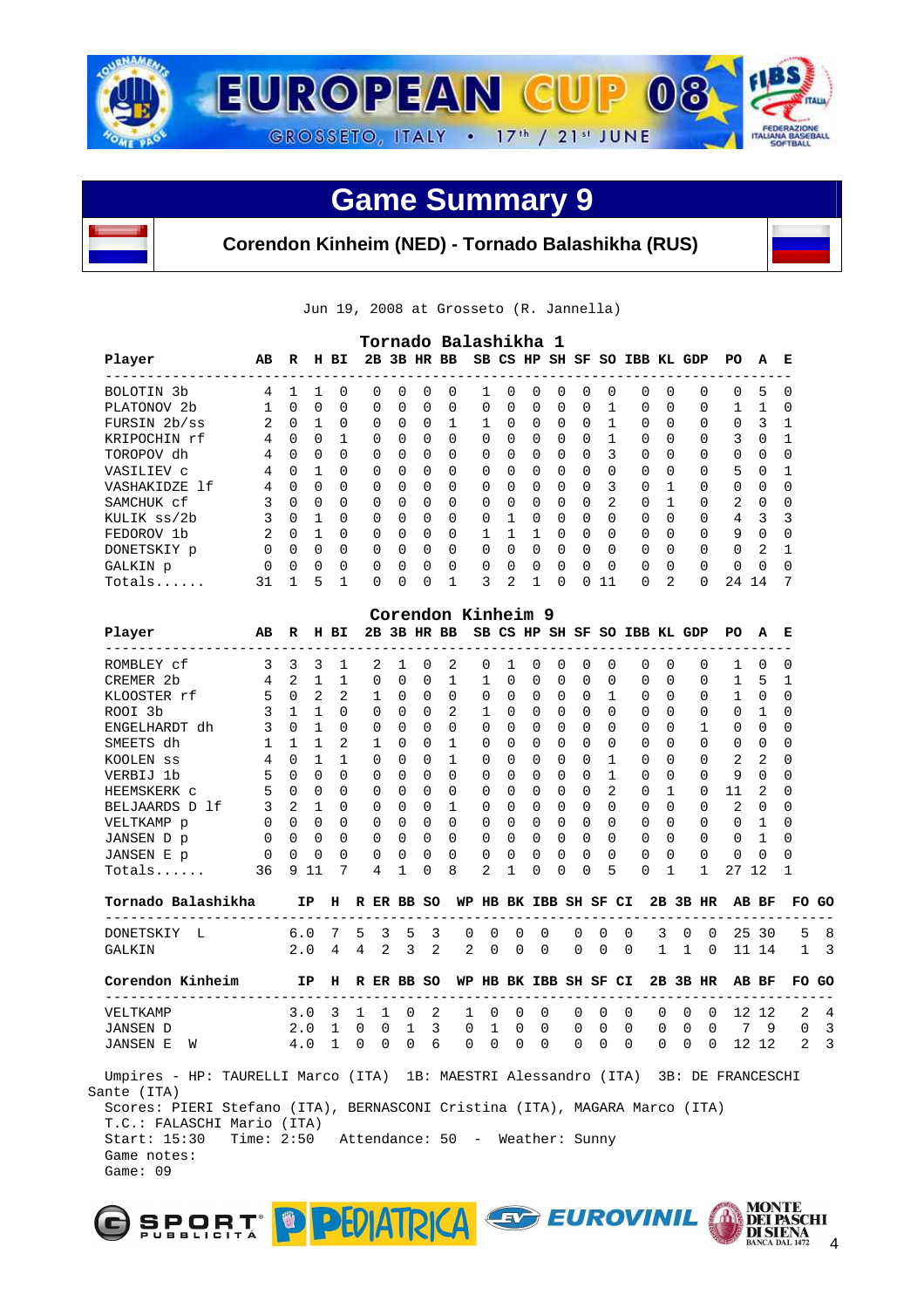

# **Rouen '76 Huskies (FRA) - Royal Greys (BEL)**

Jun 19, 2008 at Grosseto (S. Scarpelli)

|                                |          |          |               |          |              |              |              |          | Royal Greys 0 |              |          |              |              |               |                              |              |          |          |              |          |
|--------------------------------|----------|----------|---------------|----------|--------------|--------------|--------------|----------|---------------|--------------|----------|--------------|--------------|---------------|------------------------------|--------------|----------|----------|--------------|----------|
| Player                         | AВ       | R        | н             | ВI       | 2B           |              |              | 3B HR BB |               |              |          |              |              |               | SB CS HP SH SF SO IBB KL GDP |              |          | PO.      | A            | Е        |
| VAN DER MEIR<br>2 <sub>b</sub> | 4        | 0        | 0             | $\Omega$ | 0            | $\Omega$     | O            | 0        | 0             | <sup>n</sup> | $\Omega$ | <sup>0</sup> | <sup>0</sup> | 2             | $\Omega$                     |              | $\Omega$ | 0        | 4            |          |
| MERTENS cf                     | 4        | 0        |               | $\Omega$ | $\Omega$     | $\Omega$     | $\Omega$     | $\Omega$ | $\Omega$      | 0            | $\Omega$ | 0            | $\Omega$     | 3             | $\Omega$                     |              | $\Omega$ | $\Omega$ | $\Omega$     | 0        |
| ROSIERS<br>-3b                 | 4        | $\Omega$ | $\Omega$      | $\Omega$ | $\Omega$     | $\Omega$     | $\Omega$     | $\Omega$ | $\Omega$      | $\Omega$     | $\Omega$ | $\Omega$     | $\Omega$     |               | $\Omega$                     | <sup>0</sup> | $\Omega$ | $\Omega$ | 2            | $\Omega$ |
| <b>BELL</b> SS                 | 3        | $\Omega$ | $\mathcal{L}$ | $\Omega$ | $\Omega$     | $\cap$       | <sup>0</sup> | 1        | 0             | $\Omega$     | $\Omega$ | $\Omega$     | $\Omega$     |               | $\Omega$                     | <sup>0</sup> | $\Omega$ |          | κ            |          |
| KNOLLENBURG 1b                 |          | 0        | 0             | $\Omega$ | $\Omega$     | 0            | 0            | 2        | $\Omega$      | 0            | $\Omega$ | 0            | 0            |               | 0                            |              |          | 10       | <sup>0</sup> | 0        |
| WYBO rf                        | 4        | $\Omega$ | 2             | $\Omega$ | $\Omega$     | $\Omega$     | $\Omega$     | $\Omega$ | $\Omega$      | $\Omega$     | $\Omega$ | $\Omega$     | $\Omega$     | $\mathcal{L}$ | $\Omega$                     |              | $\Omega$ | 3        | $\Omega$     | $\Omega$ |
| HERSSENS<br>- 1 f              | 3        | $\Omega$ | $\Omega$      | $\Omega$ | $\Omega$     | <sup>n</sup> | 0            | $\Omega$ | $\Omega$      | <sup>0</sup> | $\Omega$ | $\Omega$     | $\Omega$     | 3             | $\Omega$                     | <sup>0</sup> | $\Omega$ | 0        | $\Omega$     | O        |
| VANTHILLO 1f                   |          | $\Omega$ | $\Omega$      | $\Omega$ | $\Omega$     | $\cap$       | $\Omega$     | $\Omega$ | $\Omega$      | $\Omega$     | $\Omega$ | $\Omega$     | $\Omega$     | <sup>0</sup>  | $\Omega$                     | <sup>0</sup> | $\Omega$ | 0        | $\Omega$     | $\Omega$ |
| RUELLE dh                      | 4        | $\Omega$ | $\Omega$      | $\Omega$ | $\Omega$     | $\Omega$     | $\Omega$     | $\Omega$ | $\Omega$      | $\Omega$     | $\Omega$ | $\Omega$     | $\Omega$     | 3             | $\Omega$                     | <sup>0</sup> | $\Omega$ | $\Omega$ | $\Omega$     | $\Omega$ |
| ROEVENS C                      | 3        | $\Omega$ | $\cap$        | $\Omega$ | $\Omega$     | $\cap$       | $\Omega$     |          | 0             | <sup>n</sup> | $\Omega$ | $\Omega$     | $\Omega$     | 2             | $\Omega$                     |              | $\Omega$ | 10       | $\cap$       | ∩        |
| CALARCO p                      | $\Omega$ | $\Omega$ | 0             | $\Omega$ | $\Omega$     | $\cap$       | <sup>0</sup> | 0        | 0             | $\cap$       | $\Omega$ | $\Omega$     | $\Omega$     | $\Omega$      | $\Omega$                     | <sup>0</sup> | $\Omega$ | 0        | 2            | ∩        |
| BEUTELS p                      | $\Omega$ | $\Omega$ | $\Omega$      | $\Omega$ | $\Omega$     | 0            | $\Omega$     | 0        | $\Omega$      | <sup>0</sup> | $\Omega$ | 0            | <sup>0</sup> | $\Omega$      | $\Omega$                     | <sup>0</sup> | $\Omega$ | 0        | $\Omega$     | O        |
| $Totals$                       | 32       | U        | 5             | $\Omega$ | <sup>0</sup> | ∩            | $\Omega$     | 4        | <sup>0</sup>  | <sup>n</sup> | $\Omega$ | <sup>0</sup> | <sup>n</sup> | 18            | $\Omega$                     | 5            |          | 24       | 11           |          |

|                                                  |                |               |              |              |              |          |             | Rouen '76 Huskies |                       |                 |              | -7       |          |              |          |                              |              |              |          |              |              |               |
|--------------------------------------------------|----------------|---------------|--------------|--------------|--------------|----------|-------------|-------------------|-----------------------|-----------------|--------------|----------|----------|--------------|----------|------------------------------|--------------|--------------|----------|--------------|--------------|---------------|
| Player<br>. <u>_ _ _ _ _ _ _ _ _ _ _ _ _ _ _</u> | AB             | R             |              | H BI         |              |          | 2B 3B HR BB |                   |                       |                 |              |          |          |              |          | SB CS HP SH SF SO IBB KL GDP |              |              | PO.      | A            | Е            |               |
| PIOUET 2b                                        | 5              |               | $\mathbf{1}$ | $\Omega$     | 0            | 1        | $\Omega$    | $\Omega$          | <sup>0</sup>          |                 | <sup>0</sup> | 0        | 0        | 2            |          | 0                            |              | 0            | 0        |              | 0            |               |
| SCALABRINI ss                                    | 2              | $\mathbf{1}$  | $\mathbf{1}$ | $\mathbf{1}$ | $\mathbf{1}$ | $\Omega$ | $\Omega$    | 2                 | <sup>0</sup>          | 0               | 0            | $\Omega$ | $\Omega$ | 0            |          | 0                            | $\Omega$     | <sup>o</sup> | 1.       | 1.           | <sup>0</sup> |               |
| HAGIWARA cf                                      | $\overline{4}$ | $\Omega$      | $\Omega$     | $\Omega$     | $\cap$       | 0        | $\Omega$    | $\Omega$          | $\Omega$              | 0               | $\Omega$     | $\Omega$ | $\Omega$ | 3            |          | $\Omega$                     | $\Omega$     | $\Omega$     | 1        | $\Omega$     | <sup>0</sup> |               |
| MARCHE 1b                                        | 4              | $\mathcal{L}$ | $\mathbf{1}$ | $\Omega$     | $\mathbf{1}$ | $\Omega$ | $\cap$      | $\Omega$          | 0                     | 0               | $\Omega$     | $\Omega$ | $\Omega$ | 0            |          | 0                            | $\Omega$     | $\Omega$     | 4        | 0            | <sup>0</sup> |               |
| GAUTHIER C                                       | $\mathbf{1}$   | $\mathcal{L}$ | $\Omega$     | $\Omega$     | $\Omega$     | $\Omega$ | $\Omega$    | 3                 | $\Omega$              | $\Omega$        | 0            | $\Omega$ | 0        | 1            |          | 0                            | $\mathbf{1}$ | $\Omega$     | 18       | 0            | 0            |               |
| PERON 1f                                         | $\overline{4}$ | $\mathbf{1}$  | 4            | 4            | 2            | 0        | $\Omega$    | $\Omega$          | 1                     | 0               | 0            | $\Omega$ | $\cap$   | 0            |          | 0                            | $\Omega$     | $\Omega$     | $\Omega$ | 0            | <sup>0</sup> |               |
| DAVID dh                                         | 3              | $\Omega$      | $\Omega$     | $\Omega$     | $\cap$       | 0        | 0           | $\mathbf{1}$      | $\Omega$              | 0               | 0            | $\Omega$ | 0        | 2            |          | $\Omega$                     | $\Omega$     | <sup>n</sup> | $\Omega$ | <sup>0</sup> | 0            |               |
| ISRAEL 3b                                        | 4              | $\Omega$      | $\Omega$     | 1            | $\Omega$     | $\Omega$ | $\cap$      | $\Omega$          | $\cap$                | $\Omega$        | $\Omega$     | $\Omega$ | $\Omega$ | $\mathbf{1}$ |          | $\Omega$                     | $\mathbf{1}$ | 1            | 1        | 1.           | 1            |               |
| BERT rf                                          | $\overline{4}$ | $\Omega$      | $\mathbf{1}$ | $\Omega$     | $\Omega$     | $\Omega$ | $\Omega$    | $\Omega$          | $\Omega$              | $\Omega$        | $\Omega$     | $\Omega$ | $\Omega$ | $\mathbf{1}$ |          | $\Omega$                     | $\Omega$     | $\Omega$     | 2        | $\Omega$     | <sup>0</sup> |               |
| KOSOW p                                          | $\Omega$       | $\Omega$      | $\Omega$     | $\Omega$     | $\Omega$     | $\Omega$ | $\Omega$    | $\Omega$          | $\Omega$              | $\Omega$        | $\Omega$     | $\Omega$ | $\Omega$ | $\Omega$     |          | $\Omega$                     | $\Omega$     | $\Omega$     | $\Omega$ | 1            | <sup>0</sup> |               |
| $Totals$                                         | 31             | 7             | 8            | 6            | 4            | 1        | 0           | 6                 | 1                     | $\Omega$        | 0            | $\Omega$ | 0        | 10           |          | $\Omega$                     | 3            | $\mathbf{1}$ | 27       | 4            |              |               |
| Royal Greys                                      |                | IP            |              | н            |              |          | R ER BB SO  | WP                |                       | HB BK IBB SH SF |              |          |          |              | CI       |                              |              | 2B 3B HR     |          | AB BF        | FO.          | GO            |
| CALARCO<br>т.                                    |                | 5.1           |              | 7 5          | -5           | 4        | 9           | 1                 | $\Omega$              | $\Omega$        | $\Omega$     |          | $\Omega$ | $\Omega$     | 0        | $\overline{4}$               | $\mathbf{1}$ | $\cap$       |          | 21 25        | 2            | 3             |
| <b>BEUTELS</b>                                   |                | 2.2           |              | $1\quad 2$   | $\Omega$     | 2        | 1           | $\Omega$          | $\Omega$              | $\mathbf 0$     | $\Omega$     |          | $\Omega$ | $\Omega$     | $\Omega$ | $\Omega$                     | $\Omega$     | $\bigcap$    |          | 10 12        | 2            | 5             |
| Rouen '76 Huskies                                |                |               | IP.          | H            |              |          | R ER BB SO  |                   | WP HB BK IBB SH SF CI |                 |              |          |          |              |          |                              |              | 2B 3B HR     |          | AB BF        | FO GO        |               |
| KOSOW<br>W                                       |                | 9.0           |              | 5 0          | 0            |          | 4 18        | $\Omega$          | 0                     | $\overline{0}$  | 0            |          | 0        | 0            | 0        | $\Omega$                     | $\Omega$     | $\Omega$     |          | 32 36        | 5            | $\mathcal{R}$ |
| <b>Contract Contract Contract Contract</b>       |                |               |              |              |              |          |             |                   |                       |                 |              |          |          |              |          |                              |              |              |          |              |              |               |

 Umpires - HP: LARKIN Michael (RUS) 1B: CAPPUCCINI Alessandro (ITA) 3B: v. HEIJNINGEN Henry (NED) Scorers: PAINI Anna Maria (ITA), GRASSO Mario (ITA), BARONI Stefano (ITA)

TC: ESSELMAN Jan (NED)

Start: 15:30 Time: 2:35 Attendance: 50

 Game notes: Game: 10

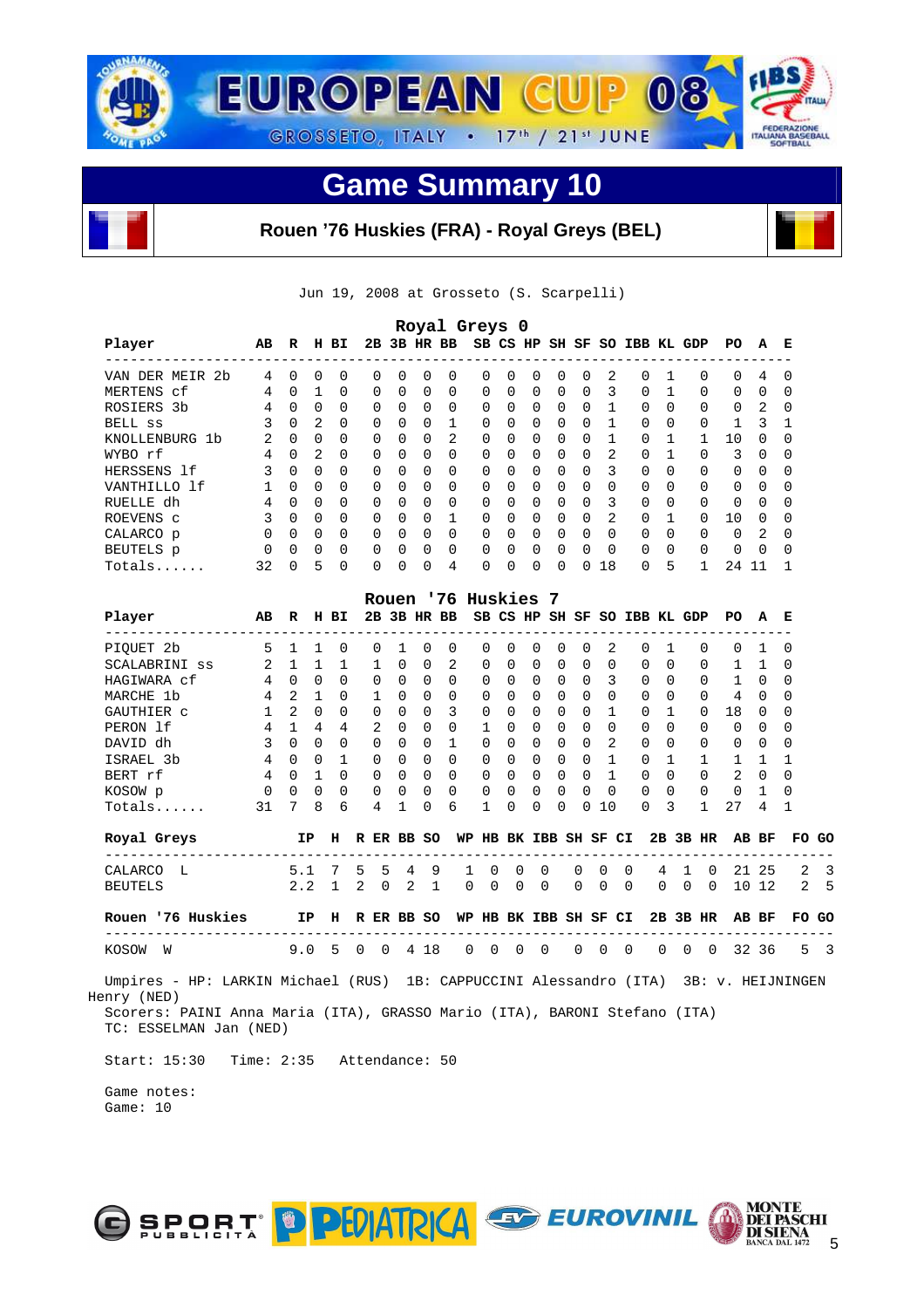



**T&A San Marino (SRM) - Marlins Puerto Cruz (ESP)** 

Jun 19, 2008 at Grosseto (S. Scarpelli)

|                                      |          |              |                |              |              |              |                | Marlins Puerto Cruz 1 |             |              |                       |          |          |               |              |                              |                |             |              |              |              |              |    |
|--------------------------------------|----------|--------------|----------------|--------------|--------------|--------------|----------------|-----------------------|-------------|--------------|-----------------------|----------|----------|---------------|--------------|------------------------------|----------------|-------------|--------------|--------------|--------------|--------------|----|
| Player                               | AВ       | R            |                | H BI         |              |              |                | 2B 3B HR BB           |             |              |                       |          |          |               |              | SB CS HP SH SF SO IBB KL GDP |                |             |              | PO           | A            | Е            |    |
| SANCHEZ 2b                           | 4        | $\Omega$     | 3              | $\Omega$     | $\Omega$     | 0            | 0              | $\Omega$              |             | 1            | $\Omega$              | 0        | 0        | $\Omega$      | $\Omega$     | $\Omega$                     | $\Omega$       |             | $\Omega$     | 5            | 2            | 2            |    |
| MARTINEZ cf/p                        | 3        | $\mathbf{1}$ | $\overline{a}$ | $\mathbf 0$  | 0            | 0            | $\Omega$       | $\mathbf{1}$          |             | 0            | $\Omega$              | 0        | 0        | 0             | $\Omega$     | 0                            | $\Omega$       |             | 0            | 2            | 0            | 0            |    |
| NAVARRO 1b/p                         | 4        | $\Omega$     | $\Omega$       | $\Omega$     | $\Omega$     | $\Omega$     | $\Omega$       | $\Omega$              |             | $\Omega$     | $\Omega$              | $\Omega$ | 0        | $\Omega$      | 1            | $\Omega$                     | $\Omega$       |             | $\Omega$     | 5            | 0            | $\Omega$     |    |
| MONTIEL C                            | 4        | $\Omega$     | 1              | 1            | 0            | 0            | $\Omega$       | $\Omega$              |             | 0            | 1                     | 0        | 0        | 0             | 1            | $\Omega$                     | $\Omega$       |             | 1            | 5            | 0            | $\Omega$     |    |
| PEREZ ss                             | 4        | $\Omega$     | $\mathbf 0$    | $\Omega$     | $\Omega$     | $\Omega$     | $\Omega$       | $\Omega$              |             | $\Omega$     | 0                     | $\Omega$ | 0        | $\Omega$      | $\mathbf{1}$ | $\Omega$                     | $\mathbf{1}$   |             | $\Omega$     | 2            | 4            | $\Omega$     |    |
| LOPEZ 3b                             | 4        | $\Omega$     | 1              | $\Omega$     | $\mathbf{1}$ | $\Omega$     | $\Omega$       | $\Omega$              |             | 0            | 0                     | $\Omega$ | $\Omega$ | $\Omega$      | $\Omega$     | $\Omega$                     | $\Omega$       |             | $\Omega$     | 2            | 2            | $\Omega$     |    |
| MACIAS rf/lf                         | 4        | 0            | $\Omega$       | $\Omega$     | $\Omega$     | $\Omega$     | $\Omega$       | $\Omega$              |             | 0            | 0                     | $\Omega$ | 0        | $\Omega$      | 1            | $\Omega$                     | $\Omega$       |             | $\Omega$     | $\Omega$     | $\mathbf{1}$ | $\Omega$     |    |
| GARCIA lf/rf                         | 2        | $\Omega$     | $\mathbf 0$    | $\Omega$     | 0            | 0            | $\Omega$       | $\Omega$              |             | 0            | 0                     | 0        | 0        | $\Omega$      | 2            | $\Omega$                     | $\overline{a}$ |             | $\Omega$     | 1            | 0            | $\Omega$     |    |
| PIVA 1f                              | 1        | $\Omega$     | $\mathbf 0$    | $\Omega$     | $\Omega$     | $\Omega$     | $\Omega$       | $\Omega$              |             | 0            | 0                     | $\Omega$ | 0        | $\Omega$      | $\mathbf{1}$ | $\Omega$                     | $\mathbf{1}$   |             | $\Omega$     | 2            | 0            | $\Omega$     |    |
| GALVAN p                             | 1        | $\Omega$     | $\Omega$       | $\Omega$     | 0            | $\Omega$     | $\Omega$       | $\Omega$              |             | 0            | 0                     | 0        | 0        | $\Omega$      | $\Omega$     | $\Omega$                     | $\Omega$       |             | $\Omega$     | $\Omega$     | 0            | $\Omega$     |    |
| ROMERO $p/1b$                        | 1        | $\Omega$     | 0              | $\Omega$     | $\Omega$     | 0            | $\Omega$       | $\Omega$              |             | 0            | 0                     | $\Omega$ | 0        | $\Omega$      | $\Omega$     | $\Omega$                     | $\Omega$       |             | $\Omega$     | 0            | 0            | 1            |    |
| RODRIGUEZ O. rf                      | 1        | 0            | $\mathbf 0$    | 0            | 0            | 0            | 0              | 0                     |             | 0            | 0                     | 0        | 0        | 0             | 0            | 0                            | $\mathbf 0$    |             | 0            | 0            | 0            | 1            |    |
| Totals                               | 33       | $\mathbf{1}$ | 7              | $\mathbf{1}$ | 1            | 0            | 0              | 1                     |             | $\mathbf{1}$ | 1                     | 0        | 0        | 0             | 7            | $\Omega$                     | 4              |             | $\mathbf{1}$ | 24           | 9            | 4            |    |
|                                      |          |              |                |              |              |              |                | T&A San Marino 10     |             |              |                       |          |          |               |              |                              |                |             |              |              |              |              |    |
| Player<br>--------------------       | AВ       | R            |                | H BI         |              |              |                | 2B 3B HR BB           |             |              |                       |          |          |               |              | SB CS HP SH SF SO IBB KL GDP |                |             |              | PO           | А            | Е            |    |
| BUCCHERI cf                          | 6        | 2            | 2              | 0            | 0            | <sup>0</sup> | <sup>0</sup>   | $\Omega$              |             | 0            | 0                     | 0        | 0        | 0             | <sup>0</sup> | 0                            | $\Omega$       |             | 0            | 2            | 0            | 0            |    |
| LA FERA SS                           | 3        | 4            | $\overline{2}$ | 2            | 0            | $\Omega$     | 0              | 3                     |             | 0            | 0                     | 0        | 0        | 0             | 0            | $\Omega$                     | $\Omega$       |             | $\Omega$     | 2            | 5            | 1            |    |
| VASOUEZ lf                           | 5        | $\mathbf{1}$ | 4              | 2            | $\mathbf{1}$ | $\mathbf 1$  | $\Omega$       | 1                     |             | 0            | 0                     | 0        | $\Omega$ | $\Omega$      | $\Omega$     | $\Omega$                     | $\Omega$       |             | 1            | $\Omega$     | 0            | $\Omega$     |    |
| DE BIASE 1b                          | 5        | $\mathbf{1}$ | 2              | 2            | $\Omega$     | 0            | $\Omega$       | 1                     |             | $\Omega$     | 0                     | $\Omega$ | $\Omega$ | $\Omega$      | $\Omega$     | $\Omega$                     | $\Omega$       |             | $\Omega$     | 12           | 1            | $\Omega$     |    |
| SHELDON 3b                           | 5        | $\Omega$     | 1              | $\Omega$     | 0            | 0            | 0              | $\Omega$              |             | 0            | 0                     | 0        | 0        | 0             | 1            | $\Omega$                     | 0              |             | $\Omega$     | 1            | 2            | <sup>0</sup> |    |
| ROVINELLI dh                         | 4        | $\Omega$     | 1              | $\Omega$     | 0            | $\Omega$     | 0              | $\Omega$              |             | 0            | 0                     | 0        | 0        | $\Omega$      | 1            | $\Omega$                     | 1              |             | $\Omega$     | $\Omega$     | $\Omega$     | $\Omega$     |    |
| BENVENUTI dh                         | $\Omega$ | $\Omega$     | $\Omega$       | $\Omega$     | $\Omega$     | 0            | $\Omega$       | 1                     |             | 0            | 0                     | $\Omega$ | $\Omega$ | $\Omega$      | $\Omega$     | $\Omega$                     | $\Omega$       |             | $\Omega$     | $\Omega$     | 0            | 0            |    |
| SUARDI rf/c                          | 3        | $\Omega$     | $\mathbf{1}$   | $\mathbf{1}$ | $\Omega$     | $\Omega$     | $\Omega$       | 2                     |             | 0            | 0                     | $\Omega$ | $\Omega$ | $\Omega$      | $\mathbf{1}$ | 0                            | $\Omega$       |             | 0            | 3            | $\Omega$     | $\Omega$     |    |
| IMPERIALI 2b                         | 5        | $\mathbf{1}$ | 2              | $\Omega$     | 2            | $\Omega$     | $\Omega$       | $\Omega$              |             | $\Omega$     | <sup>0</sup>          | $\Omega$ | $\Omega$ | 0             | 1            | 0                            | 1              |             | $\Omega$     | $\mathbf{1}$ | 2            | <sup>0</sup> |    |
| ALBANESE C                           | 2        | $\mathbf{1}$ | $\Omega$       | $\Omega$     | 0            | $\Omega$     | $\Omega$       | $\Omega$              |             | 0            | 0                     | 1        | 0        | $\Omega$      | $\Omega$     | $\Omega$                     | $\Omega$       |             | $\Omega$     | 4            | 0            | $\Omega$     |    |
| COLICCHIO ph/rf                      | 2        | $\Omega$     | 0              | $\Omega$     | $\Omega$     | 0            | $\Omega$       | $\Omega$              |             | 0            | 0                     | 0        | $\Omega$ | $\Omega$      | $\Omega$     | $\Omega$                     | $\Omega$       |             | $\Omega$     | 2            | 0            | 0            |    |
| TONELLATO p                          | 0        | $\Omega$     | $\Omega$       | 0            | 0            | $\Omega$     | $\Omega$       | $\Omega$              |             | 0            | 0                     | 0        | $\Omega$ | $\Omega$      | 0            | 0                            | $\Omega$       |             | $\Omega$     | 0            | 3            | 0            |    |
|                                      | $\Omega$ | $\Omega$     | $\Omega$       | $\Omega$     | $\Omega$     | $\Omega$     | $\Omega$       | $\Omega$              |             | 0            | 0                     | $\Omega$ | $\Omega$ | $\Omega$      | 0            | $\Omega$                     | $\Omega$       |             | $\Omega$     | 0            | 0            | $\Omega$     |    |
| MARTIGNONI p                         | 0        | 0            | 0              | $\Omega$     | 0            | <sup>0</sup> | $\Omega$       | $\Omega$              |             | 0            | 0                     | 0        | 0        | 0             | 0            | $\Omega$                     | $\Omega$       |             | $\Omega$     | 0            | 1            | $\Omega$     |    |
| NYARI p                              |          |              |                | 7            | 3            | 1            | 0              | 8                     |             | 0            | 0                     |          | 0        | 0             | 4            | 0                            | 2              |             | $\mathbf{1}$ | 27           | 14           | 1            |    |
| Totals                               |          | 40 10 15     |                |              |              |              |                |                       |             |              |                       | 1        |          |               |              |                              |                |             |              |              |              |              |    |
| Marlins Puerto Cruz                  |          |              | IP             |              | H R ER BB SO |              |                |                       |             |              | WP HB BK IBB SH SF CI |          |          |               |              |                              |                |             | 2B 3B HR     | AB BF        |              | FO.          | GO |
| GALVAN<br>L                          |          | 3.0          |                | 6            | 5            | 5            | 3              | 1                     | 1           | $\mathbf{1}$ | $\Omega$              | $\Omega$ | $\Omega$ | 0             |              | $\Omega$                     | 3              | $\Omega$    | $\Omega$     |              | 14 18        | 5            |    |
| ROMERO                               |          | 2.0          |                | 2            | $\mathbf{1}$ | 1            | $\mathbf{1}$   | 1                     | $\mathbf 0$ | $\Omega$     | $\mathbf{1}$          | $\Omega$ | $\Omega$ | $\Omega$      |              | $\Omega$                     | $\Omega$       | $\mathbf 1$ | $\Omega$     | 8            | 9            | 2            |    |
| NAVARRO                              |          | 1.0          |                | 5            | 3            | 3            | $\Omega$       | $\mathbf{1}$          | 1           | $\Omega$     | $\Omega$              | $\Omega$ | 0        | $\Omega$      |              | $\Omega$                     | $\Omega$       | $\Omega$    | $\Omega$     | 9            | 9            | 1            |    |
| MARTINEZ                             |          | 1.0          |                | 1            | 1            | 0            | 2              | 1                     | 0           | $\Omega$     | 0                     | $\Omega$ | 0        | 0             |              | 0                            | 0              | $\Omega$    | $\Omega$     | 5            | 7            | $\Omega$     |    |
| MACIAS                               |          | 1.0          |                | $\mathbf{1}$ | $\Omega$     | $\Omega$     | $\overline{2}$ | $\Omega$              | $\Omega$    | $\Omega$     | $\Omega$              | $\Omega$ | $\Omega$ | 0             |              | 0                            | $\Omega$       | 0           | $\Omega$     | 4            | 6            | 3            |    |
| T&A San Marino                       |          |              | IP             | н            |              | R ER BB SO   |                |                       |             |              | WP HB BK IBB SH SF CI |          |          |               |              |                              |                |             | 2B 3B HR     |              | AB BF        | FO GO        |    |
|                                      |          |              |                |              |              |              |                |                       |             |              |                       |          |          |               |              |                              |                |             |              |              |              |              |    |
| W                                    |          | 7.0          |                | 4            | 1            | $\Omega$     | 1              | 4                     | 1           | $\Omega$     | $\Omega$              | $\Omega$ | 0        | 0             |              | $\Omega$                     | 0              | $\Omega$    | $\Omega$     | 24           | 25           | 5.           |    |
| ---------<br>TONELLATO<br>MARTIGNONI |          | 1.0          |                | 2            | 0            | $\Omega$     | $\Omega$       | 1                     | $\Omega$    | $\Omega$     | $\Omega$              | $\Omega$ |          | 0<br>$\Omega$ |              | $\Omega$                     | 0              | $\Omega$    | $\Omega$     | 5            | 5            | $\mathbf{1}$ | 10 |

 Umpires - HP: BESZCZYNSKI (AUT) 1B: v. HEIJNINGEN (NED) 3B: CAPPUCCINI (ITA) Scorers: SOJAT Erika (ITA), BARONI Stefano (ITA) - TC: ESSELMAN Jan (NED) Start: 21:00 Time: 2:50 Attendance: 58 Game notes: GALVAN faced 3 batters in the 4th. Game: 11





画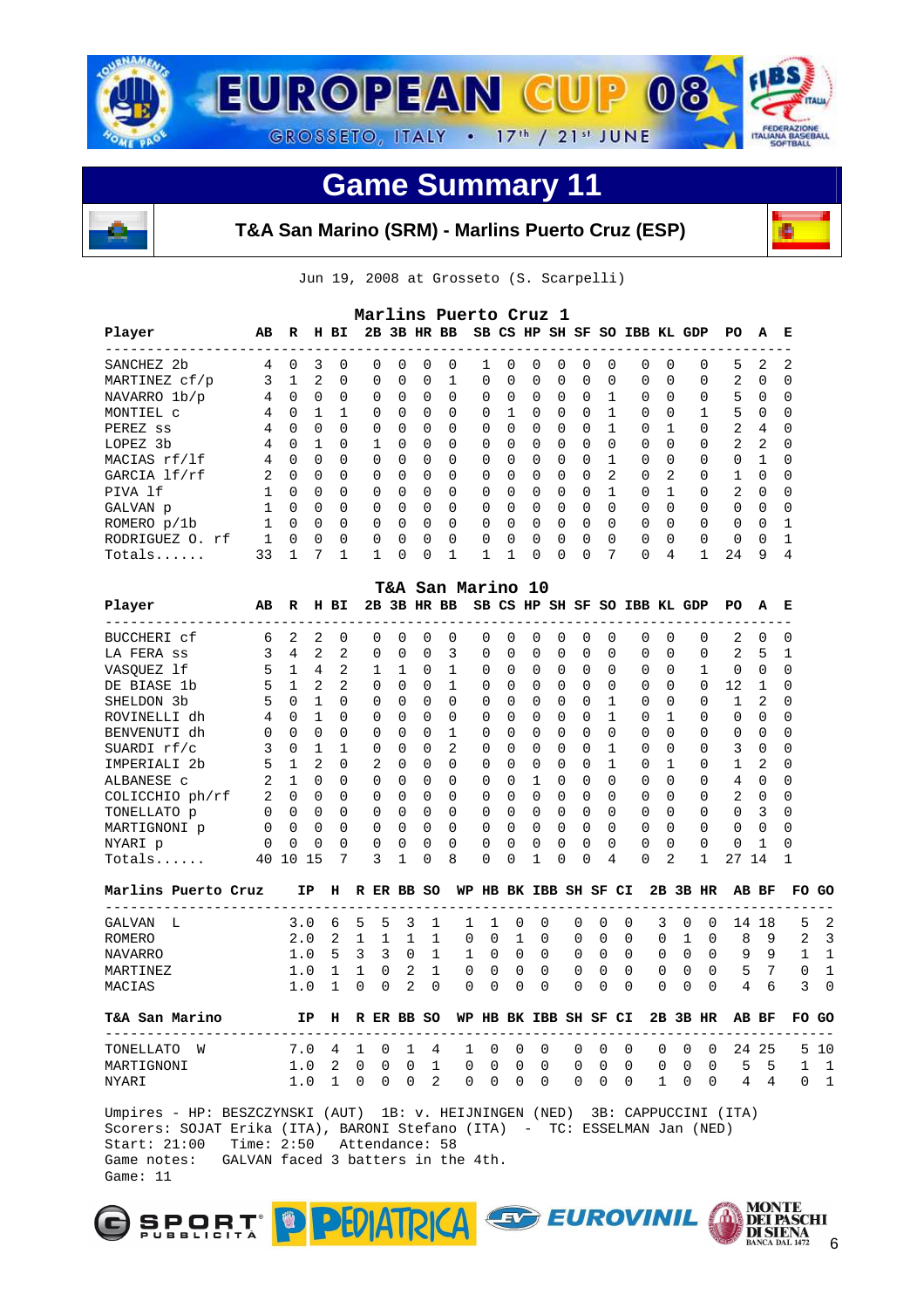

# **BBC Grosseto (ITA) - Mainz Athletics (GER)**

Jun 19, 2008 at Grosseto (R. Jannella)

|                  |    |          |               |              |          |          |          | Mainz Athletics 0 |          |              |          |          |          |                |                              |              |          |                |          |              |
|------------------|----|----------|---------------|--------------|----------|----------|----------|-------------------|----------|--------------|----------|----------|----------|----------------|------------------------------|--------------|----------|----------------|----------|--------------|
| Player           | AB | R        |               | H BI         |          |          |          | 2B 3B HR BB       |          |              |          |          |          |                | SB CS HP SH SF SO IBB KL GDP |              |          | PO.            | A        | Е            |
| HOBBS-BROWN ss   | 4  | 0        |               | <sup>0</sup> | $\Omega$ | $\Omega$ | $\Omega$ |                   | $\Omega$ | $\Omega$     | $\Omega$ | $\Omega$ | $\Omega$ | $\Omega$       | $\Omega$                     | $\Omega$     | $\Omega$ | $\Omega$       | 4        |              |
| BOLDT 2b/p       | 5  | $\Omega$ | $\mathcal{L}$ | $\Omega$     | $\Omega$ | $\Omega$ | $\Omega$ | $\Omega$          | $\Omega$ | $\Omega$     | $\Omega$ | $\Omega$ | $\Omega$ |                | $\Omega$                     | $\Omega$     | $\Omega$ | $\Omega$       |          | <sup>0</sup> |
| LARSON $rf/p$    | 4  | $\Omega$ |               | $\Omega$     | $\Omega$ | $\Omega$ | $\Omega$ | $\Omega$          | $\Omega$ | $\Omega$     | $\Omega$ | $\Omega$ | $\Omega$ | $\Omega$       | $\Omega$                     | $\Omega$     |          | 2              | $\Omega$ | $\Omega$     |
| KIPPHAN<br>- 1 b | 4  | $\Omega$ |               | $\Omega$     | $\Omega$ | $\Omega$ | $\Omega$ | $\Omega$          | $\Omega$ | $\Omega$     | $\Omega$ | $\Omega$ | $\Omega$ |                | $\Omega$                     | $\Omega$     | $\Omega$ | 8              | $\Omega$ | $\Omega$     |
| HARTKOPF 3b      | 4  | $\Omega$ | $\Omega$      | $\Omega$     | $\Omega$ | $\Omega$ | $\Omega$ | $\Omega$          | $\Omega$ | $\Omega$     | $\Omega$ | $\Omega$ | $\Omega$ | $\Omega$       | $\Omega$                     | $\Omega$     | $\Omega$ |                | 2        |              |
| SASAKI C         | 4  | $\Omega$ | $\Omega$      | $\Omega$     | $\Omega$ | $\Omega$ | $\Omega$ | $\Omega$          | $\Omega$ | $\Omega$     | $\Omega$ | $\Omega$ | $\Omega$ | $\Omega$       | $\Omega$                     | $\Omega$     | $\Omega$ | 3              |          |              |
| STOECKLIN p/2b   |    | $\Omega$ | $\Omega$      | $\Omega$     | $\Omega$ | $\Omega$ | $\Omega$ | 2                 | $\Omega$ | $\Omega$     | $\Omega$ | $\Omega$ | $\Omega$ | $\Omega$       | $\Omega$                     | $\Omega$     | $\Omega$ |                | $\Omega$ |              |
| WEICHERT lf/2b   |    | $\Omega$ | $\Omega$      | $\Omega$     | $\Omega$ | $\cap$   | $\Omega$ | $\Omega$          | $\Omega$ | $\Omega$     | $\Omega$ | $\Omega$ | $\Omega$ |                | $\Omega$                     | <sup>0</sup> | $\Omega$ | $\overline{2}$ | $\cap$   | $\Omega$     |
| DOLL cf          |    | $\Omega$ | $\Omega$      | $\Omega$     | $\Omega$ | $\cap$   | $\Omega$ | $\mathfrak{D}$    | $\Omega$ | $\Omega$     | $\Omega$ | $\Omega$ | $\Omega$ | $\Omega$       | $\Omega$                     | $\Omega$     | $\Omega$ | 5              | $\cap$   | $\Omega$     |
| MUSCHIK ph       |    | $\cap$   | $\Omega$      | $\Omega$     | $\Omega$ | $\cap$   | $\Omega$ | $\Omega$          | $\Omega$ | <sup>n</sup> | $\Omega$ | $\Omega$ | $\cap$   | $\cap$         | $\Omega$                     | <sup>0</sup> | $\Omega$ | $\Omega$       | $\cap$   | $\Omega$     |
| KOTOWSKI lf/rf   |    | $\Omega$ | $\Omega$      | $\Omega$     | $\Omega$ | $\cap$   | 0        |                   | $\Omega$ | $\cap$       | $\Omega$ | $\Omega$ | $\Omega$ | $\overline{a}$ | $\Omega$                     |              | $\Omega$ | $\overline{2}$ | $\cap$   | $\Omega$     |
| Totals           | 32 | $\cap$   | 5             | $\Omega$     | 0        | $\cap$   | $\Omega$ | 6                 | 0        | <sup>n</sup> | $\Omega$ | $\Omega$ | $\cap$   | 5              | $\Omega$                     |              |          | 24             | 8        | 4            |

|                                                                                                                                                                                                                                                                                        |    |          |          |               | MontePaschi Grosseto 8 |              |              |          |              |          |          |          |          |          |                        |          |          |                |              |          |
|----------------------------------------------------------------------------------------------------------------------------------------------------------------------------------------------------------------------------------------------------------------------------------------|----|----------|----------|---------------|------------------------|--------------|--------------|----------|--------------|----------|----------|----------|----------|----------|------------------------|----------|----------|----------------|--------------|----------|
| 2B 3B HR BB<br>SB CS HP SH SF SO IBB KL GDP<br>Player<br>AB<br>E<br>R<br>BI.<br>PO.<br>н<br>A<br>3<br>$\Omega$<br>2<br>3<br>$\Omega$<br>NUNEZ ss<br>2<br>$\Omega$<br>$\Omega$<br><sup>0</sup><br>2<br><sup>0</sup><br>$\Omega$<br>0<br>$\Omega$<br>0<br>0<br>$\Omega$<br>0<br>$\Omega$ |    |          |          |               |                        |              |              |          |              |          |          |          |          |          |                        |          |          |                |              |          |
|                                                                                                                                                                                                                                                                                        |    |          |          |               |                        |              |              |          |              |          |          |          |          |          |                        |          |          |                |              |          |
| AVAGNINA cf/p                                                                                                                                                                                                                                                                          | 3  | 3        | 2        | $\Omega$      | 0                      | $\Omega$     | $\Omega$     | 2        | 0            | $\Omega$ | $\Omega$ | $\Omega$ | $\Omega$ |          | $\Omega$               | $\Omega$ | $\Omega$ | 2              | $\Omega$     |          |
| DALLOSPEDALE 2b                                                                                                                                                                                                                                                                        | 3  |          |          | $\Omega$      | 0                      | $\Omega$     | $\Omega$     | 2        | 0            | $\Omega$ | $\Omega$ | $\Omega$ | 0        | $\Omega$ | 0                      | $\cap$   | $\Omega$ | 3              | 3            |          |
| ERMINI 1b                                                                                                                                                                                                                                                                              |    |          |          |               | 0                      | $\Omega$     | $\Omega$     |          | 0            | $\Omega$ |          | $\Omega$ | 0        | $\Omega$ | 0                      | $\Omega$ | $\Omega$ | 9              | 2            | $\Omega$ |
| SGNAOLIN 3b                                                                                                                                                                                                                                                                            | 3  | $\Omega$ | $\Omega$ |               | <sup>n</sup>           | $\Omega$     | $\Omega$     |          | <sup>n</sup> | $\Omega$ | $\Omega$ | $\Omega$ |          | $\Omega$ | $\Omega$               | $\cap$   | $\Omega$ | $\Omega$       | 3            | $\Omega$ |
| CARACCIOLO rf                                                                                                                                                                                                                                                                          | 5  |          |          | $\mathcal{L}$ | 0                      | $\Omega$     | $\Omega$     | $\Omega$ |              | $\Omega$ | $\Omega$ | $\Omega$ | 0        |          | $\Omega$               |          | $\Omega$ | 2              | $\Omega$     | $\Omega$ |
| DE SANTIS A. 1f/cf                                                                                                                                                                                                                                                                     | 3  | 0        | $\Omega$ | $\Omega$      | <sup>n</sup>           | $\Omega$     | $\Omega$     | 2        |              |          | $\Omega$ | $\Omega$ | 0        | $\Omega$ | $\Omega$               | $\Omega$ | $\Omega$ | $\overline{2}$ | 0            | $\Omega$ |
| PREZIOSI dh/p                                                                                                                                                                                                                                                                          | 4  | 0        | 3        |               |                        | 0            | $\Omega$     | $\Omega$ | <sup>n</sup> | $\Omega$ | $\Omega$ | $\Omega$ | $\Omega$ | $\Omega$ | 0                      | $\cap$   | $\Omega$ | $\Omega$       | <sup>0</sup> | $\Omega$ |
| GALLI C                                                                                                                                                                                                                                                                                | 3  | $\Omega$ | $\Omega$ | $\Omega$      | 0                      | $\Omega$     | $\Omega$     |          | 0            | $\Omega$ | $\Omega$ | $\Omega$ | $\Omega$ |          | 0                      |          | $\Omega$ | 5              | $\Omega$     | $\Omega$ |
| PANERATI p                                                                                                                                                                                                                                                                             | 0  | $\Omega$ | $\Omega$ | $\Omega$      | 0                      | $\Omega$     | $\Omega$     | $\Omega$ | 0            | $\Omega$ | $\Omega$ | $\Omega$ | $\Omega$ | $\Omega$ | $\Omega$               | $\cap$   | $\Omega$ |                | <sup>0</sup> | $\Omega$ |
| $Totals$                                                                                                                                                                                                                                                                               | 30 | 8        | 8        | -5            |                        | <sup>n</sup> | <sup>n</sup> | 11       | 3            |          |          | $\Omega$ |          | २        | $\Omega$               | 2        | $\Omega$ | 2.7            | 10           | 2        |
| Mainz Athlatics                                                                                                                                                                                                                                                                        |    |          | TD       | ч             | Þ<br>FP.               |              | RR SO        | WD       | UR.          |          | RY TRR   |          | SU SP    |          | $\mathsf{C}\mathsf{T}$ | 2R       | סט מג    |                | AR RF        | ro c     |

| Mainz Athletics      |                 | 1P H           |     |              |          | R ER BB SO    |          |          |             | WP HB BK IBB SH SF CI ZB 3B HR AB BF |                |          |          |          |              |          |       |     | FO GO |      |
|----------------------|-----------------|----------------|-----|--------------|----------|---------------|----------|----------|-------------|--------------------------------------|----------------|----------|----------|----------|--------------|----------|-------|-----|-------|------|
| STOECKLIN<br>- 15    | 3.1             |                | 56  | 4            |          |               |          | $\Omega$ | 0           | $\overline{0}$                       | $\Omega$       | $\Omega$ | $\Omega$ | 0        | 0            | $\Omega$ | 14 21 |     |       | -5   |
| <b>BOLDT</b>         | 3.2             |                | - 0 | $\Omega$     | $\Omega$ | -2            | $\Omega$ |          | $\Omega$    | $\Omega$                             | $\overline{0}$ |          | $\Omega$ |          | $\Omega$     | $\Omega$ | 11    | -13 | 7     | - 2  |
| LARSON               | 1.0             | $\overline{2}$ | 2   | 2            | 4        | $\Omega$      |          | $\Omega$ | $\mathbf 0$ | $\Omega$                             | $\Omega$       | $\Omega$ | $\Omega$ | 0        | <sup>0</sup> | $\Omega$ | 5.    | - 9 | 3     | - 0  |
| MontePaschi Grosseto | IP H R ER BB SO |                |     |              |          |               |          |          |             | WP HB BK IBB SH SF CI                |                |          |          |          |              | 2B 3B HR | AB BF |     | FO GO |      |
| PANERATI<br>W        | 6.0             | 4              | - 0 | - 0          | 4        | - 2.          | $\Omega$ | $\Omega$ | $\Omega$    | $\Omega$                             | $\Omega$       | - 0      | $\Omega$ | $\Omega$ | $\Omega$     | $\Omega$ | 21    | 25  | 8     | 7    |
| PREZIOSI             | 2.0             |                | 0   | <sup>0</sup> |          | $\mathcal{L}$ | $\Omega$ | $\Omega$ | $\Omega$    | $\Omega$                             | $\Omega$       | $\Omega$ | $\Omega$ | 0        | <sup>0</sup> | $\Omega$ |       | 8   | 2.    | - 2. |
|                      |                 |                |     |              |          |               |          |          |             |                                      |                |          |          |          |              |          |       |     |       |      |

 Umpires - HP: VERBRUGGE Arnold (NED) 1B: MAKOUCHETCHEV Serge (FRA) 3B: BAEYENS Patrick (BEL) Scorers: PIERI Stefano (ITA), BERNASCONI Cristina (ITA), RUSSO Angela (ITA) T.C.: STROM Peter (SWE)

Start: 21:00 Time: 2:39 Attendance: 200

 Game notes: LARSON faced 4 batters in the 8th. Game: 12



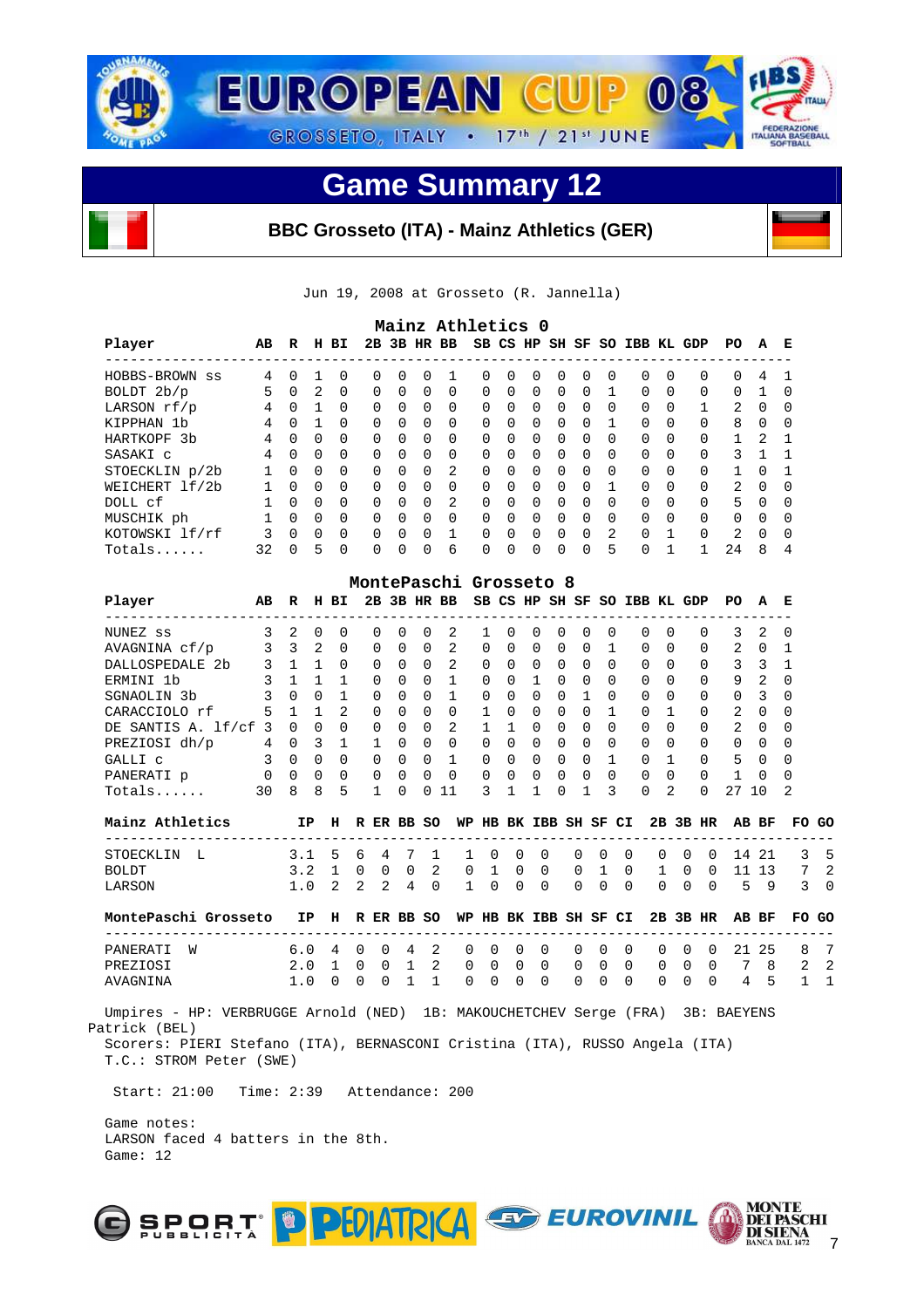

# Leaders Summar

Batting Leaders (as of Jun 19, 2008) (All games)

| Hitting minimums - 1 Games<br>$2.0$ AB/Game<br>Pitching minimums - 1 Games<br>$1.0$ IP/Game                                                                                                                                                                                                                                                 | 2.7 TPA/Game                                                                                                                                                                                                                                                                                                                                      |                                                                                                                                                                                                                                                                                                                                                         |  |
|---------------------------------------------------------------------------------------------------------------------------------------------------------------------------------------------------------------------------------------------------------------------------------------------------------------------------------------------|---------------------------------------------------------------------------------------------------------------------------------------------------------------------------------------------------------------------------------------------------------------------------------------------------------------------------------------------------|---------------------------------------------------------------------------------------------------------------------------------------------------------------------------------------------------------------------------------------------------------------------------------------------------------------------------------------------------------|--|
| Batting avg                                                                                                                                                                                                                                                                                                                                 | Slugging pct                                                                                                                                                                                                                                                                                                                                      | On base pct                                                                                                                                                                                                                                                                                                                                             |  |
| -----------<br>1. VASQUEZ CW Martin A., RSM 600<br>2. SANCHEZ R. Daniel, ESP<br>.538<br>ROMBLEY Denny, NED .538<br>4. WYBO Kim, BEL .500<br>SCALABRINI Dany, FRA .500<br>6. MONTIEL S. Richard H, ESP<br>.462<br>LOPEZ N. Victor Jose, ESP . 462<br>8. BELJAARDS Denny, NED . 444<br>AVAGNINA Lorenzo, GRO . 444<br>SMEETS Tjerk, NED . 444 | ------------<br>1. VASQUEZ CW Martin A., RSM 1.100<br>2. ROMBLEY Denny, NED .923<br>MONTIEL S. Richard H, ESP .923<br>4. WYBO Kim, BEL .700<br>5. CREMER Rene', NED .667<br>BELL Bryon, BEL<br>.667<br>7. STOECKLIN Jan-Niklas, GER 625<br>8. LOPEZ N. Victor Jose, ESP . 615<br>SANCHEZ R. Daniel, ESP<br>.615<br>10. SCALABRINI Dany, FRA . 600 | -----------<br>1. VASQUEZ CW Martin A., RSM<br>.643<br>2. AVAGNINA Lorenzo, GRO<br>.615<br>3. ROMBLEY Denny, NED<br>.600<br>4. SCALABRINI Dany, FRA .583<br>BELJAARDS Denny, NED<br>.583<br>6. SANCHEZ R. Daniel, ESP<br>.571<br>.571<br>LA FERA Seth, RSM<br>8. SMEETS Tjerk, NED .545<br>9. ROOI McVince, NED<br>.538<br>SUARDI Riccardo, RSM<br>.538 |  |
| Runs scored<br>-----------                                                                                                                                                                                                                                                                                                                  | Hits<br>$- - - -$                                                                                                                                                                                                                                                                                                                                 | Runs batted in<br>--------------                                                                                                                                                                                                                                                                                                                        |  |
| 7<br>1. BELJAARDS Denny, NED<br>2. ROMBLEY Denny, NED<br>6<br>AVAGNINA Lorenzo, GRO<br>6<br>4. CREMER Rene', NED<br>4<br>4<br>PIQUET Luc, $FRA$<br>NUNEZ Jorge Marte, GRO<br>4<br>4<br>LA FERA Seth, RSM<br>8. 9 tied at<br>3                                                                                                               | 7<br>1. SANCHEZ R. Daniel, ESP<br>7<br>ROMBLEY Denny, NED<br>3. LOPEZ N. Victor Jose, ESP<br>6<br>MONTIEL S. Richard H, ESP<br>6<br>VASQUEZ CW Martin A., RSM<br>6<br>6. KLOOSTER Dirk van 't, NED<br>5<br>5<br>CREMER Rene', NED<br>5<br>BELL Bryon, BEL<br>5<br>WYBO Kim, BEL<br>5<br>SCALABRINI Dany, FRA                                      | 1. KLOOSTER Dirk van 't, NED<br>5<br>MONTIEL S. Richard H, ESP<br>5<br>3. CARACCIOLO Antony, GRO<br>4<br>SMEETS Tjerk, NED<br>4<br>4<br>SGNAOLIN Andrea, GRO<br>4<br>PERON Flavien, FRA<br>CREMER Rene', NED<br>4<br>8. 7 tied at<br>3                                                                                                                  |  |
| Doubles<br>$- - - - - - - -$                                                                                                                                                                                                                                                                                                                | Triples<br>$- - - - - - - -$                                                                                                                                                                                                                                                                                                                      | Home runs<br>---------                                                                                                                                                                                                                                                                                                                                  |  |
| 1. ROMBLEY Denny, NED<br>3<br>3<br>MONTIEL S. Richard H, ESP<br>2<br>3. PERON Flavien, FRA<br>2<br>WYBO Kim, BEL<br>2<br>IMPERIALI Francesco, RSM<br>LA FERA Seth, RSM<br>2<br>2<br>LOPEZ N. Victor Jose, ESP<br>8. 19 tied at<br>1                                                                                                         | 1. VASQUEZ CW Martin A., RSM<br>2<br>2. CREMER Rene', NED<br>1<br>$\mathbf{1}$<br>ROMBLEY Denny, NED<br>PIQUET Luc, FRA<br>1<br>TOROPOV Alexander, RUS<br>$\mathbf{1}$                                                                                                                                                                            | 1. MONTIEL S. Richard H, ESP<br>1<br>STOECKLIN Jan-Niklas, GER<br>1<br>BELL Bryon, BEL<br>1                                                                                                                                                                                                                                                             |  |
| Total bases                                                                                                                                                                                                                                                                                                                                 | Walks                                                                                                                                                                                                                                                                                                                                             | Hit by pitch                                                                                                                                                                                                                                                                                                                                            |  |
| -----------<br>1. MONTIEL S. Richard H, ESP<br>12<br>12<br>ROMBLEY Denny, NED<br>3. VASQUEZ CW Martin A., RSM<br>11<br>8<br>4. BELL Bryon, BEL<br>LOPEZ N. Victor Jose, ESP<br>8<br>SANCHEZ R. Daniel, ESP<br>8<br>8<br>CREMER Rene', NED<br>7<br>8. WYBO Kim, BEL<br>9. 4 tied at<br>6                                                     | $- - - - -$<br>5<br>1. GAUTHIER David, FRA<br>5<br>NUNEZ Jorge Marte, GRO<br>3. SUARDI Riccardo, RSM<br>4<br>DALLOSPEDALE Davide, GRO<br>4<br>LA FERA Seth, RSM<br>4<br>ROOI McVince, NED<br>4<br>4<br>HOBBS-BROWN Raef, GER<br>8. 6 tied at<br>3                                                                                                 | ------------<br>1. 13 tied at<br>1                                                                                                                                                                                                                                                                                                                      |  |
| Sac bunts                                                                                                                                                                                                                                                                                                                                   | Sac flies                                                                                                                                                                                                                                                                                                                                         | Stolen bases                                                                                                                                                                                                                                                                                                                                            |  |
| ---------<br>1. IMPERIALI Francesco, RSM<br>2<br>2. 11 tied at<br>$\mathbf{1}$                                                                                                                                                                                                                                                              | ---------<br>1. NAVARRO V. Dewis F., ESP<br>-1.<br>SGNAOLIN Andrea, GRO<br>$\mathbf{1}$<br>KLOOSTER Dirk van 't, NED<br>$\mathbf{1}$<br>BISCHERI Luca, GRO<br>$\mathbf{1}$<br>VASQUEZ CW Martin A., RSM<br>1<br>HAGIWARA Kenji, FRA<br>$\mathbf{1}$<br>KOOLEN Roel, NED<br>1.                                                                     | ------------<br>1. SANCHEZ R. Daniel, ESP<br>3<br>2<br>2. PIQUET Luc, FRA<br>2<br>HAGIWARA Kenji, FRA<br>2<br>NUNEZ Jorge Marte, GRO<br>2<br>DE SANTIS Andrea, GRO<br>6. 11 tied at<br>1                                                                                                                                                                |  |
| Total plate appearances                                                                                                                                                                                                                                                                                                                     | At bats                                                                                                                                                                                                                                                                                                                                           | Steal attempts                                                                                                                                                                                                                                                                                                                                          |  |
| -----------------------<br>1. ROMBLEY Denny, NED<br>15<br>BUCCHERI James, RSM<br>KLOOSTER Dirk van 't, NED<br>15<br>LA FERA Seth, RSM<br>15<br>5. 10 tied at<br>14                                                                                                                                                                          | $- - - - - - -$<br>1. BOLDT Maximilian, GER<br>14<br>BUCCHERI James, RSM<br>3. LARSON Mike, GER<br>13<br>MONTIEL S. Richard H, ESP<br>13<br>MACIAS J. Juan C., ESP<br>13<br>ROMBLEY Denny, NED<br>13<br>SANCHEZ R. Daniel, ESP<br>13<br>KLOOSTER Dirk van 't, NED<br>13<br>VAN DER MEIREN Filip, BEL<br>13<br>LOPEZ N. Victor Jose, ESP<br>13     | --------------<br>1. NUNEZ Jorge Marte, GRO<br>3<br>SANCHEZ R. Daniel, ESP<br>$\mathcal{R}$<br>DE SANTIS Andrea, GRO<br>3<br>4. HAGIWARA Kenji, FRA<br>2<br>PIQUET Luc, FRA<br>2<br>FEDOROV Alexander, RUS<br>2<br>7. 16 tied at<br>1                                                                                                                   |  |
| Strikeouts<br>----------                                                                                                                                                                                                                                                                                                                    | Caught stealing<br>---------------                                                                                                                                                                                                                                                                                                                | Grounded into DP<br>----------------                                                                                                                                                                                                                                                                                                                    |  |
| 1. TOROPOV Alexander, RUS<br>7<br>7<br>DAVID Romain, FRA<br>3. GARCIA G. Oliver, ESP<br>6<br>4. ROSIERS Gert, BEL<br>5                                                                                                                                                                                                                      | 1. ROMBLEY Denny, NED<br>1<br>BERT Jordan, FRA<br>1<br>KULIK Artemiy, RUS<br>1<br>FEDOROV Alexander, RUS<br>$\mathbf{1}$                                                                                                                                                                                                                          | 1. MONTIEL S. Richard H, ESP<br>2<br>2. 13 tied at<br>1                                                                                                                                                                                                                                                                                                 |  |

# -----------, -----------<br>SPEDALE Davide, GRO... 4<br>RA Seth, RSM.......... 4 8. WYBO Kim, BEL.............. 7 8. 6 tied at.................. 3 stealing Strike Caught stealing Grounded into DP 1. TOROPOV Alexander, RUS..... 7 1. ROMBLEY Denny, NED......... 1 1. MONTIEL S. Richard H, ESP.. 2 4. ROSIERS Gert, BEL.......... 5 FEDOROV Alexander, RUS..... 1 VAN DER MEIREN Filip, BEL.. 5 ERMINI Gabriele, GRO....... 1 VASHAKIDZE Alexander, RUS.. 5 DE SANTIS Andrea, GRO...... 1 HERSSENS David, BEL........ 5 MONTIEL S. Richard H, ESP.. 1 BERT Jordan, FRA........... 5 WERMUTH Ulli, GER.......... 1 9. 6 tied at.................. 4 NUNEZ Jorge Marte, GRO..... 1

# Batting avg Slugging pct On base pct

| $--- - -$                                                                                                                                                                                                                                  |                                                                  | -----------                                                                                                                                                                                                                                                                                             |                                                                               |
|--------------------------------------------------------------------------------------------------------------------------------------------------------------------------------------------------------------------------------------------|------------------------------------------------------------------|---------------------------------------------------------------------------------------------------------------------------------------------------------------------------------------------------------------------------------------------------------------------------------------------------------|-------------------------------------------------------------------------------|
| JEZ CW Martin A., RSM 1.100<br>EY Denny, NED .923<br>EL S. Richard H, ESP .923<br>Kim, BEL .700<br>R Rene', NED<br>Bryon, BEL<br>XLIN Jan-Niklas, GER .625<br>N. Victor Jose, ESP . 615<br>IEZ R. Daniel, ESP .615<br>BRINI Dany, FRA .600 | .667<br>.667                                                     | 1. VASQUEZ CW Martin A., RSM<br>2. AVAGNINA Lorenzo, GRO . 615<br>3. ROMBLEY Denny, NED .600<br>4. SCALABRINI Dany, FRA .583<br>BELJAARDS Denny, NED<br>6. SANCHEZ R. Daniel, ESP .571<br>LA FERA Seth, RSM .571<br>8. SMEETS Tjerk, NED .545<br>9. ROOI McVince, NED .538<br>SUARDI Riccardo, RSM .538 | .643<br>.583                                                                  |
| IEZ R. Daniel, ESP<br>EY Denny, NED<br>I N. Victor Jose, ESP<br>IEL S. Richard H, ESP<br>JEZ CW Martin A., RSM<br>STER Dirk van 't, NED<br>R Rene', NED<br>Bryon, BEL<br>Kim, BEL<br>BRINI Dany, FRA                                       | 7<br>7<br>6<br>6<br>6<br>5<br>5<br>5<br>5<br>5                   | Runs batted in<br>--------------<br>1. KLOOSTER Dirk van 't, NED<br>MONTIEL S. Richard H, ESP<br>3. CARACCIOLO Antony, GRO<br>SMEETS Tjerk, NED<br>SGNAOLIN Andrea, GRO<br>PERON Flavien, FRA<br>CREMER Rene', NED<br>8. 7 tied at                                                                      | 5<br>5<br>4<br>$\overline{4}$<br>$\overline{4}$<br>4<br>$\overline{4}$<br>3   |
|                                                                                                                                                                                                                                            |                                                                  | Home runs                                                                                                                                                                                                                                                                                               |                                                                               |
| JEZ CW Martin A., RSM<br>R Rene', NED<br>EY Denny, NED<br>IT Luc, FRA<br>OV Alexander, RUS                                                                                                                                                 | $\overline{a}$<br>1<br>1<br>$\mathbf{1}$<br>1                    | ---------<br>1. MONTIEL S. Richard H, ESP<br>STOECKLIN Jan-Niklas, GER<br>BELL Bryon, BEL                                                                                                                                                                                                               | $\mathbf{1}$<br>1<br>$\mathbf{1}$                                             |
|                                                                                                                                                                                                                                            |                                                                  | Hit by pitch                                                                                                                                                                                                                                                                                            |                                                                               |
| IIER David, FRA<br>Jorge Marte, GRO<br>DI Riccardo, RSM<br>SPEDALE Davide, GRO<br>RA Seth, RSM<br>McVince, NED<br>-BROWN Raef, GER<br>ed at                                                                                                | 5<br>5<br>4<br>4<br>4<br>4<br>4<br>3                             | ------------<br>1. 13 tied at                                                                                                                                                                                                                                                                           | <sup>1</sup>                                                                  |
| èS.                                                                                                                                                                                                                                        |                                                                  | Stolen bases                                                                                                                                                                                                                                                                                            |                                                                               |
| $\overline{a}$<br>RO V. Dewis F., ESP<br>LIN Andrea, GRO<br>STER Dirk van 't, NED<br>IERI Luca, GRO<br>JEZ CW Martin A., RSM<br>WARA Kenji, FRA<br>N Roel, NED                                                                             | 1<br>$\mathbf{1}$<br>1<br>$\mathbf{1}$<br>$\mathbf{1}$<br>1<br>1 | ------------<br>1. SANCHEZ R. Daniel, ESP<br>2. PIQUET Luc, FRA<br>HAGIWARA Kenji, FRA<br>NUNEZ Jorge Marte, GRO<br>DE SANTIS Andrea, GRO<br>6. 11 tied at                                                                                                                                              | 3<br>2<br>2<br>2<br>$\overline{a}$<br>1                                       |
|                                                                                                                                                                                                                                            |                                                                  | Steal attempts                                                                                                                                                                                                                                                                                          |                                                                               |
| Maximilian, GER<br>ERI James, RSM<br>M Mike, GER<br>IEL S. Richard H, ESP<br>AS J. Juan C., ESP<br>EY Denny, NED<br>IEZ R. Daniel, ESP<br>STER Dirk van 't, NED<br>ER MEIREN Filip, BEL                                                    | 14<br>14<br>13<br>13<br>13<br>13<br>13<br>13<br>13               | --------------<br>1. NUNEZ Jorge Marte, GRO<br>SANCHEZ R. Daniel, ESP<br>DE SANTIS Andrea, GRO<br>4. HAGIWARA Kenji, FRA<br>PIQUET Luc, FRA<br>FEDOROV Alexander, RUS<br>7. 16 tied at                                                                                                                  | 3<br>3<br>3<br>2<br>$\overline{\mathbf{c}}$<br>$\overline{a}$<br>$\mathbf{1}$ |
|                                                                                                                                                                                                                                            |                                                                  |                                                                                                                                                                                                                                                                                                         |                                                                               |

|  | 1. MONTIEL S. Richard H, ESP |  |
|--|------------------------------|--|
|  | 2. 13 tied at                |  |



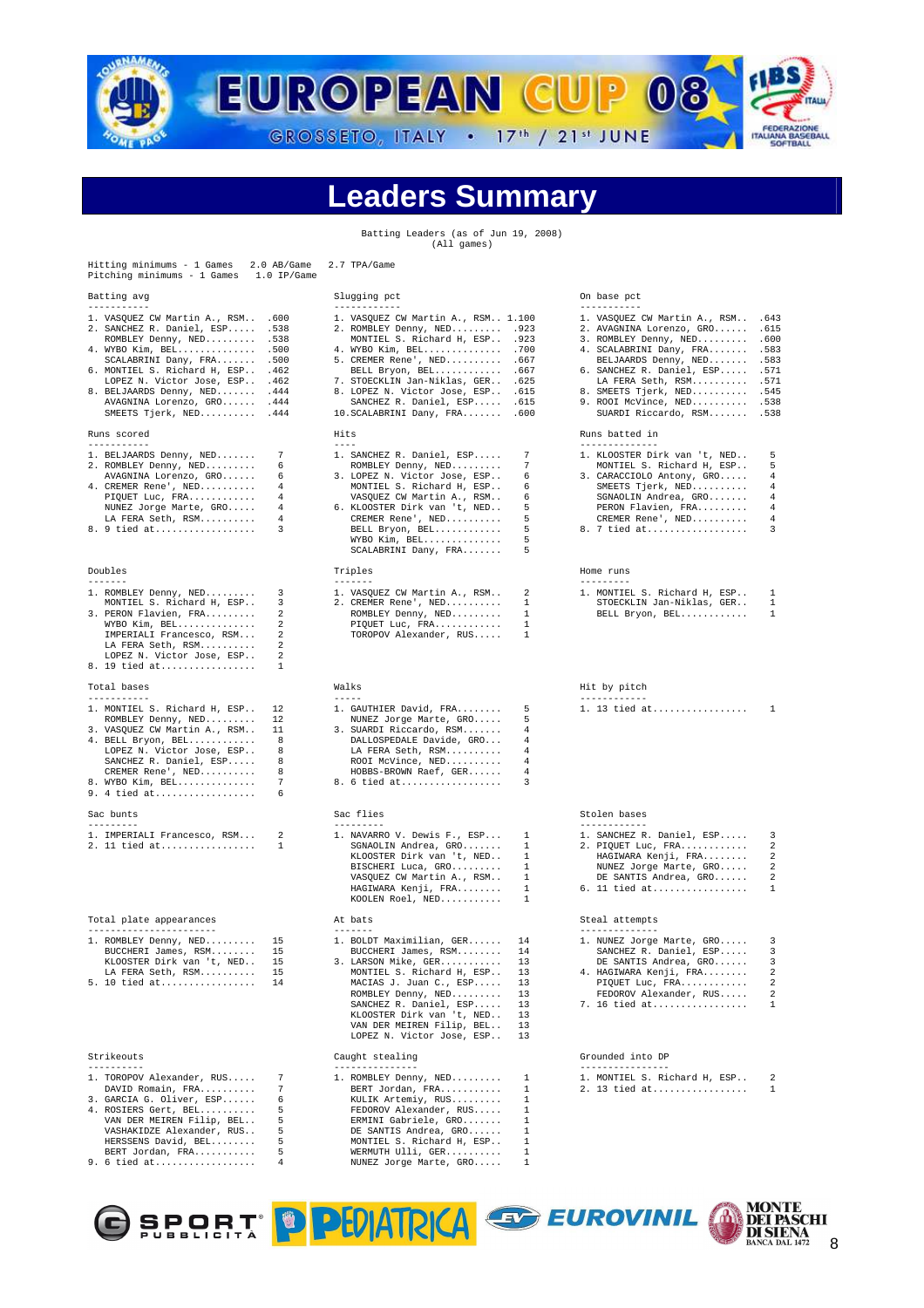

# Batting Analysis Leaders (as of Jun 19, 2008) (All games)

Hitting minimums - 1 Games 2.0 AB/Game 2.7 TPA/Game Pitching minimums - 1 Games 1.0 IP/Game

| 1. LA FERA Seth, RSM 1.000         |      |
|------------------------------------|------|
| DALLOSPEDALE Davide, GRO 1.000     |      |
| 3. VASQUEZ CW Martin A., RSM . 750 |      |
| 4. IMPERIALI Francesco, RSM        | .667 |
| ROOI McVince, NED                  | .667 |
| 6. ROMBLEY Denny, NED              | .500 |
| SANCHEZ R. Daniel, ESP .500        |      |

| 1. SANCHEZ R. Daniel, ESP 1.000 | 1. PREZIOSI David, GRO 1.000        | 1. SCALABRINI Dany, FRA .750       |  |
|---------------------------------|-------------------------------------|------------------------------------|--|
| ROMBLEY Denny, NED 1.000        | 2. MERTENS Nicky, BEL .667          | 2. VASQUEZ CW Martin A., RSM . 714 |  |
| 3. BUCCHERI James, RSM .500     | 3. LARSON Mike, GER .500            | 3. ROMBLEY Denny, NED .667         |  |
| KLOOSTER Dirk van 't, NED .500  | SANCHEZ R. Daniel, ESP .500         | SANCHEZ R. Daniel, ESP .667        |  |
| LOPEZ N. Victor Jose, ESP .500  | CREMER Rene', NED .500              | 5. DALLOSPEDALE Davide, GRO .600   |  |
| WYBO Kim, BEL .500              | BELL Bryon, BEL .500                | WYBO Kim, BEL .600                 |  |
| VASOUEZ CW Martin A., RSM .500  | BELJAARDS Denny, NED .500           | AVAGNINA Lorenzo, GRO .600         |  |
| PERON Flavien, FRA .500         | MARVAL Raul A., GRO .500            | 8. LOPEZ N. Victor Jose, ESP . 571 |  |
| SMEETS Tjerk, NED .500          | WERMUTH Ulli, GER .500              | 9. MONTIEL S. Richard H, ESP .500  |  |
| ROOI McVince, NED .500          | 10. MONTIEL S. Richard H. ESP . 429 | KLOOSTER Dirk van 't, NED., .500   |  |

# Avg w/bases loaded Avg w/RBI ops Pct adv runners

| 1. PERON FIAVIEN, FRA 1.000<br>PLATONOV Valeriy, RUS 1.000 |                   | I. MUNIIEL S. KICHAPU H, ESP<br>SCALABRINI Dany, FRA | .<br>.750      | I. RIOULI DUC, PRA<br>SCALABRINI Dany, F |
|------------------------------------------------------------|-------------------|------------------------------------------------------|----------------|------------------------------------------|
| 3. IMPERIALI Francesco, RSM .500                           |                   | 3. VASQUEZ CW Martin A., RSM 667                     |                | 3. VASOUEZ CW Martin                     |
| 4. BUCCHERI James, RSM                                     | .000              | 4. KLOOSTER Dirk van 't, NED                         | .600           | 4. ROMBLEY Denny, NED                    |
| ENGELHARDT Bryan, NED                                      | .000              | LOPEZ N. Victor Jose, ESP                            | .600           | DALLOSPEDALE David                       |
| DE BIASE Maximiliano, RSM                                  | .000              | SMEETS Tjerk, NED                                    | .600           | SGNAOLIN Andrea, G                       |
| SHELDON David, RSM                                         | .000              | 7. ROMBLEY Denny, NED                                | .500           | 7. KLOOSTER Dirk van                     |
| LA FERA Seth, RSM                                          | .000              | LARSON Mike, GER                                     | .500           | AVAGNINA Lorenzo,                        |
| AVAGNINA Lorenzo, GRO                                      | .000              | BELL Bryon, BEL .500                                 |                | SUARDI Riccardo, R                       |
| BELJAARDS Denny, NED                                       | .000              | HARTKOPF Nils, GER .500                              |                | 10. CREMER Rene', NED.                   |
| Pinch hitting avg                                          |                   | Pinch hit at bats                                    |                | Pinch hits                               |
| -----------------<br>1. PREZIOSI David, GRO 1.000          |                   | -----------------<br>1. MUSCHIK Enzo, GER            | 1              | ----------<br>1. PREZIOSI David, GR      |
| 2. GALLI Alessandro, GRO                                   | .000              | COLICCHIO Davide, RSM                                | 1              |                                          |
| COLICCHIO Davide, RSM                                      | .000              | PREZIOSI David, GRO                                  | 1              |                                          |
| MUSCHIK Enzo, GER                                          | .000              | GALLI Alessandro, GRO                                | 1              |                                          |
| 2-out RBIs                                                 |                   | Runners advanced                                     |                | Runners left on base                     |
|                                                            |                   | ----------------                                     |                | --------------------                     |
| 1. NUNEZ Jorge Marte, GRO                                  | 2                 | 1. SGNAOLIN Andrea, GRO                              | 4              | 1. ENGELHARDT Bryan,                     |
| IMPERIALI Francesco, RSM                                   | 2                 | KLOOSTER Dirk van 't, NED                            | 4              | MARTINEZ G. Daniel                       |
| PERON Flavien, FRA                                         | $\mathfrak{D}$    | 3. NAVARRO V. Dewis F., ESP                          | 3              | GALLI Alessandro,                        |
| SUARDI Riccardo, RSM                                       | 2.                | ERMINI Gabriele, GRO                                 | 3              | 4. KNOLLENBURG Kevin,                    |
| SGNAOLIN Andrea, GRO                                       | 2                 | DOLL Maximilian, GER                                 | 3              | MACIAS J. Juan C.,                       |
| CREMER Rene', NED                                          | 2                 | IMPERIALI Francesco, RSM                             | 3              | BELJAARDS Denny, N                       |
| ROOI McVince, NED                                          |                   | 7. 12 tied at                                        | $\mathfrak{D}$ | ROVINELLI Dean, RS                       |
| 8. 8 tied at                                               | 1                 |                                                      |                | 8. 10 tied at                            |
| Fly outs                                                   |                   | Ground outs                                          |                | Fly outs/Ground outs                     |
| 1. LARSON Mike, GER                                        | $6 \qquad \qquad$ | -----------<br>1. BUCCHERI James, RSM 7              |                | 1. ROVINELLI Dean, RS                    |
|                                                            |                   |                                                      |                |                                          |

| 2. KLOOSTER Dirk van 't, NED | ţ |
|------------------------------|---|
| BOLDT Maximilian, GER        | C |
| HOBBS-BROWN Raef, GER        | ı |
| NAVARRO V. Dewis F., ESP     | ŗ |
| RAMOS G. Jairo, GRO          | ŗ |
| KOOLEN Roel, NED             | t |
| 8. 11 tied at                | ź |
|                              |   |

## Ground outs/Fly outs

| 1. BOLOTIN Andrey, RUS 99.00 |       |
|------------------------------|-------|
| MERTENS Nicky, BEL 99.00     |       |
| TOROPOV Alexander, RUS       | 99.00 |
| SASAKI Shu, GER 99.00        |       |
| DOLL Maximilian, GER         | 99.00 |
| GAUTHIER David, FRA 99.00    |       |
| 7. ERMINI Gabriele, GRO      | 6.00  |
| 8. KRIPOCHIN Andrey, RUS     | 5.00  |
| DALLOSPEDALE Davide, GRO     | 5.00  |
| 10. SANCHEZ R. Daniel, ESP   | 4.00  |

| Avg vs left                                                                                                                                                                                                                                                                                                         | Avg vs right                                                                                                                                                                                                                                                                                                   | Pct reach as leadoff                                                                                                                                                                                                          |
|---------------------------------------------------------------------------------------------------------------------------------------------------------------------------------------------------------------------------------------------------------------------------------------------------------------------|----------------------------------------------------------------------------------------------------------------------------------------------------------------------------------------------------------------------------------------------------------------------------------------------------------------|-------------------------------------------------------------------------------------------------------------------------------------------------------------------------------------------------------------------------------|
|                                                                                                                                                                                                                                                                                                                     |                                                                                                                                                                                                                                                                                                                |                                                                                                                                                                                                                               |
| 1. LA FERA Seth, RSM 1.000<br>DALLOSPEDALE Davide, GRO 1.000<br>3. VASQUEZ CW Martin A., RSM .750<br>4. IMPERIALI Francesco, RSM .667<br>ROOI McVince, NED .667<br>6. ROMBLEY Denny, NED .500<br>SANCHEZ R. Daniel, ESP .500<br>CREMER Rene', NED .500<br>MERTENS Nicky, BEL .500<br>VASHAKIDZE Alexander, RUS .500 | 1. ROMBLEY Denny, NED 571<br>SANCHEZ R. Daniel, ESP .571<br>BELL Bryon, BEL .571<br>$WYBO$ Kim, BEL .571<br>5. SCALABRINI Dany, FRA .556<br>6. MONTIEL S. Richard H, ESP .500<br>LOPEZ N. Victor Jose, ESP .500<br>KNOLLENBURG Kevin, BEL .500<br>VASQUEZ CW Martin A., RSM .500<br>AVAGNINA Lorenzo, GRO .500 | 1. CREMER Rene', NED.<br>MERTENS Nicky, BEL<br>MARTINEZ G. Daniel<br>BELJAARDS Denny, N<br>SGNAOLIN Andrea, G<br>SUARDI Riccardo, R<br>GAUTHIER David, FR<br>8. PEREZ A. Nestor, E<br>ROSIERS Gert, BEL.<br>HOBBS-BROWN Raef, |
| Avg $w/2$ outs                                                                                                                                                                                                                                                                                                      | Avg w/bases empty                                                                                                                                                                                                                                                                                              | Avq w/runners                                                                                                                                                                                                                 |
|                                                                                                                                                                                                                                                                                                                     | -----------------                                                                                                                                                                                                                                                                                              |                                                                                                                                                                                                                               |

| 1. SANCHEZ R. Daniel, ESP 1.000 | 1. PREZIOSI David, GRO 1.000        | 1. SCALABRINI Dany, FRA .750       |  |
|---------------------------------|-------------------------------------|------------------------------------|--|
| ROMBLEY Denny, NED 1.000        | 2. MERTENS Nicky, BEL .667          | 2. VASQUEZ CW Martin A., RSM .714  |  |
| 3. BUCCHERI James, RSM .500     | 3. LARSON Mike, GER .500            | 3. ROMBLEY Denny, NED .667         |  |
| KLOOSTER Dirk van 't, NED .500  | SANCHEZ R. Daniel, ESP .500         | SANCHEZ R. Daniel, ESP .667        |  |
| LOPEZ N. Victor Jose, ESP .500  | CREMER Rene', NED .500              | 5. DALLOSPEDALE Davide, GRO .600   |  |
| WYBO Kim, BEL .500              | BELL Bryon, BEL .500                | $WYBO$ Kim, $BEL$ .600             |  |
| VASOUEZ CW Martin A., RSM .500  | BELJAARDS Denny, NED .500           | AVAGNINA Lorenzo, GRO .600         |  |
| PERON Flavien, FRA .500         | MARVAL Raul A., GRO .500            | 8. LOPEZ N. Victor Jose, ESP . 571 |  |
| SMEETS Tjerk, NED .500          | WERMUTH Ulli, GER .500              | 9. MONTIEL S. Richard H, ESP .500  |  |
| $ROOT$ McVince, $NED$ 500       | 10. MONTIEL S. Richard H. ESP., 429 | KLOOSTER Dirk van 't. NED 500      |  |

| 1. PERON Flavien, FRA 1.000      | 1. MONTIEL S. Richard H. ESP .750 | 1. PIQUET Luc, FRA 1.000          |
|----------------------------------|-----------------------------------|-----------------------------------|
| PLATONOV Valeriy, RUS 1.000      | $SCALABRINI$ Dany, $FRA$ .750     | SCALABRINI Dany, FRA 1.000        |
| 3. IMPERIALI Francesco, RSM .500 | 3. VASQUEZ CW Martin A., RSM 667  | 3. VASQUEZ CW Martin A., RSM .889 |
| 4. BUCCHERI James, RSM .000      | 4. KLOOSTER Dirk van 't, NED .600 | 4. ROMBLEY Denny, NED .857        |
| ENGELHARDT Bryan, NED .000       | LOPEZ N. Victor Jose, ESP., .600  | DALLOSPEDALE Davide, GRO .857     |
| DE BIASE Maximiliano, RSM .000   | SMEETS Tierk, NED .600            | SGNAOLIN Andrea, GRO .857         |
| SHELDON David, RSM .000          | 7. ROMBLEY Denny, NED .500        | 7. KLOOSTER Dirk van 't, NED .800 |
| LA FERA Seth, RSM .000           | LARSON Mike, GER 500              | AVAGNINA Lorenzo, GRO .800        |
| AVAGNINA Lorenzo, GRO .000       | BELL Bryon, BEL .500              | SUARDI Riccardo, RSM .800         |
| BELJAARDS Denny, NED .000        | HARTKOPF Nils, GER 500            | $10.$ CREMER Rene', NED .700      |
| Pinch hitting avg                | Pinch hit at bats                 | Pinch hits                        |
| -----------------                |                                   |                                   |

| 1. MUSCHIK Enzo, GER  |
|-----------------------|
| COLICCHIO Davide, RSM |
| PREZIOSI David, GRO   |
| GALLI Alessandro, GRO |

| 1. SGNAOLIN Andrea, GRO     |   |
|-----------------------------|---|
| KLOOSTER Dirk van 't, NED   |   |
| 3. NAVARRO V. Dewis F., ESP |   |
| ERMINI Gabriele, GRO        | Í |
| DOLL Maximilian, GER        |   |
| IMPERIALI Francesco, RSM    |   |
| 7. 12 tied at               |   |
|                             |   |

| 1. LARSON Mike, GER 6          | 1. BUCCHERI James, RSM 7    | 1. ROVINELLI Dean, RSM 99.00      |
|--------------------------------|-----------------------------|-----------------------------------|
| 2. KLOOSTER Dirk van 't. NED 5 | DOLL Maximilian, GER 7      | STOECKLIN Jan-Niklas, GER., 99.00 |
| BOLDT Maximilian, GER 5        | 3. ERMINI Gabriele, GRO 6   | 3. KIPPHAN Martin, GER 4.00       |
| HOBBS-BROWN Raef, GER 5        | MACIAS J. Juan C., ESP 6    | CARACCIOLO Antony, GRO 4.00       |
| NAVARRO V. Dewis F., ESP 5     | BOLOTIN Andrey, RUS 6       | 5. LARSON Mike, GER 3.00          |
| RAMOS G. Jairo, GRO 5          | $ENGELHARDT$ Brvan, $NED$ 6 | BELL Bryon, BEL 3.00              |
| $KOOLEN$ Roel, $NED$ 5         | 7. 8 tied at 5              | SCALABRINI Dany, FRA 3.00         |
| 8. 11 tied at 4                |                             | 8. BOLDT Maximilian, GER 2.50     |
|                                |                             | NAVARRO V. Dewis F., ESP 2.50     |
|                                |                             | HOBBS-BROWN Raef, GER 2.50        |

| 1. LA FERA Seth, RSM 1.000        | 1. ROMBLEY Denny, NED .571        | 1. CREMER Rene', NED 1.000      |
|-----------------------------------|-----------------------------------|---------------------------------|
| DALLOSPEDALE Davide, GRO 1.000    | SANCHEZ R. Daniel, ESP .571       | MERTENS Nicky, BEL 1.000        |
| 3. VASQUEZ CW Martin A., RSM .750 | BELL Bryon, BEL .571              | MARTINEZ G. Daniel A, ESP 1.000 |
| 4. IMPERIALI Francesco, RSM .667  | WYBO Kim, BEL .571                | BELJAARDS Denny, NED 1.000      |
| ROOI McVince, NED .667            | 5. SCALABRINI Dany, FRA .556      | SGNAOLIN Andrea, GRO 1.000      |
| 6. ROMBLEY Denny, NED .500        | 6. MONTIEL S. Richard H, ESP .500 | SUARDI Riccardo, RSM 1.000      |
| SANCHEZ R. Daniel, ESP .500       | LOPEZ N. Victor Jose, ESP .500    | GAUTHIER David, FRA 1.000       |
| CREMER Rene', NED .500            | KNOLLENBURG Kevin, BEL .500       | 8. PEREZ A. Nestor, ESP . 667   |
| MERTENS Nicky, BEL .500           | VASOUEZ CW Martin A., RSM .500    | ROSIERS Gert, BEL .667          |
| VASHAKIDZE Alexander, RUS .500    | AVAGNINA Lorenzo, GRO .500        | HOBBS-BROWN Raef, GER .667      |

|  | CONT NOD TNT |  |  |  |  |  |  |
|--|--------------|--|--|--|--|--|--|

- 
- 

| SANCHEZ R. Daniel, ESP . 667 |                |
|------------------------------|----------------|
| . DALLOSPEDALE Davide, GRO   | .600           |
| WYBO Kim, BEL                | .600           |
| AUACHIMA Loronno CDO         | $\epsilon$ 0.0 |

- 
- 

| 1. PIQUET Luc, FRA 1.000           |      |
|------------------------------------|------|
| SCALABRINI Dany, FRA 1.000         |      |
| 3. VASQUEZ CW Martin A., RSM . 889 |      |
| 1. ROMBLEY Denny, NED              | .857 |
| DALLOSPEDALE Davide, GRO           | .857 |
| SGNAOLIN Andrea, GRO               | .857 |
|                                    |      |

| 7. KLOOSTER Dirk van 't, NED .800 |  |  |     |
|-----------------------------------|--|--|-----|
| AVAGNINA Lorenzo, GRO .800        |  |  |     |
| CHAPPT Digoordo PCM               |  |  | 900 |

| SUARDI RICCALUO, ROM |  |  |  |  |  |  | .ovv |  |
|----------------------|--|--|--|--|--|--|------|--|
| 10.CREMER Rene', NED |  |  |  |  |  |  | .700 |  |
|                      |  |  |  |  |  |  |      |  |

1. PREZIOSI David, GRO......... 1<br>1

# 2-out RBIs Runners advanced Runners left on base

| 1. NUNEZ Jorge Marte, GRO      2 | 1. SGNAOLIN Andrea, GRO 4     | 1. ENGELHARDT Bryan, NED 6  |    |
|----------------------------------|-------------------------------|-----------------------------|----|
| IMPERIALI Francesco, RSM 2       | KLOOSTER Dirk van 't, NED 4   | MARTINEZ G. Daniel A, ESP 6 |    |
| PERON Flavien, FRA 2             | 3. NAVARRO V. Dewis F., ESP 3 | GALLI Alessandro, GRO 6     |    |
| SUARDI Riccardo, RSM 2           | ERMINI Gabriele, GRO 3        | 4. KNOLLENBURG Kevin, BEL 5 |    |
| SGNAOLIN Andrea, GRO 2           | DOLL Maximilian, GER 3        | MACIAS J. Juan C., ESP 5    |    |
| CREMER Rene', $NED$ 2            | IMPERIALI Francesco, RSM 3    | BELJAARDS Denny, NED 5      |    |
|                                  |                               | ROVINELLI Dean, RSM         | -5 |
| 8. 8 tied at 1                   |                               | 8. 10 tied at 4             |    |
| Fly outs                         | Ground outs                   | Fly outs/Ground outs        |    |
|                                  |                               |                             |    |

- 
- 
- 
- 
- 
- 
- 

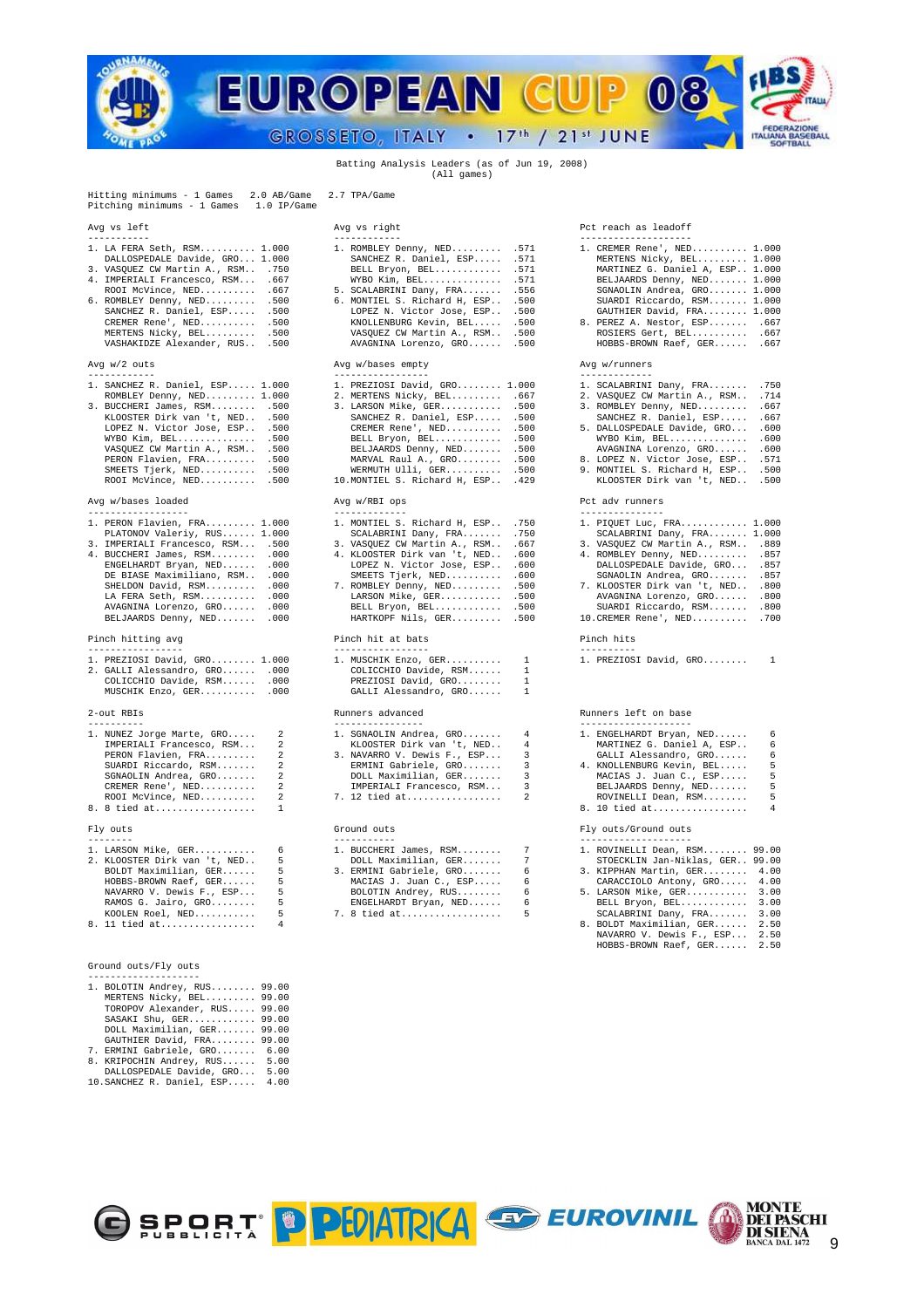

## Pitching Leaders (as of Jun 19, 2008) (All games)

| Hitting minimums - 1 Games 2.0 AB/Game<br>Pitching minimums - 1 Games 1.0 IP/Game                                                                                                                                                                                                                                                | 2.7 TPA/Game                                                                                                                                                                                                                                                                                                                                    |                                                                                                                                                                                                                                                                                                                                                                               |
|----------------------------------------------------------------------------------------------------------------------------------------------------------------------------------------------------------------------------------------------------------------------------------------------------------------------------------|-------------------------------------------------------------------------------------------------------------------------------------------------------------------------------------------------------------------------------------------------------------------------------------------------------------------------------------------------|-------------------------------------------------------------------------------------------------------------------------------------------------------------------------------------------------------------------------------------------------------------------------------------------------------------------------------------------------------------------------------|
| Earned run avg                                                                                                                                                                                                                                                                                                                   | Opposing bat avg                                                                                                                                                                                                                                                                                                                                | Innings pitched                                                                                                                                                                                                                                                                                                                                                               |
| --------------<br>1. KOSOW Jason, FRA 0.00<br>PEREZ Keino, FRA 0.00<br>ESTRADA Horacio J,, RSM 0.00<br>MIKKELSEN Lincoln, GRO 0.00<br>TONELLATO Matteo, RSM 0.00<br>BELJAARDS Patrick, NED 0.00<br>PANERATI Luca, GRO 0.00<br>BOLDT Maximilian, GER 0.00<br>JANSEN E, NED 0.00<br>D'AMICO Leonardo S., GRO 0.00                  | ---------------<br>1. BOLDT Maximilian, GER . 059<br>2. JANSEN E, NED .083<br>3. PREZIOSI David, GRO .100<br>4. PULIDO T. Santiago D, ESP . 111<br>5. HOWARD Daniel, BEL .143<br>6. AHEARNE Patrick H, RUS . 148<br>ESTRADA Horacio J,, RSM .148<br>8. KOSOW Jason, FRA .156<br>9. HARTKOPF Nils, GER .160<br>10. DUARTE R. Renny E., ESP . 167 | --------------<br>1. VAN HOOF Dennis, BEL<br>9.0<br>9.0<br>PEREZ Keino, FRA<br>DUARTE R. Renny E., ESP<br>9.0<br>KOSOW Jason, FRA<br>9.0<br>5. ESTRADA Horacio J,, RSM<br>8.0<br>HOWARD Daniel, BEL<br>8.0<br>MIKKELSEN Lincoln, GRO<br>8.0<br>AHEARNE Patrick H, RUS<br>8.0<br>9. 3 tied at<br>7.0                                                                           |
| Batters struck out<br>------------------                                                                                                                                                                                                                                                                                         | Batters SO out looking<br>---------------------                                                                                                                                                                                                                                                                                                 | Wins                                                                                                                                                                                                                                                                                                                                                                          |
| 1. KOSOW Jason, FRA<br>18<br>2. ESTRADA Horacio J,, RSM<br>13<br>3. VAN HOOF Dennis, BEL<br>11<br>MIKKELSEN Lincoln, GRO<br>11<br>5. HARTKOPF Nils, GER<br>10 <sup>°</sup><br>Q<br>6. CALARCO Daniel, BEL<br>7. DUARTE R. Renny E., ESP<br>8<br>7<br>8. PEREZ Keino, FRA<br>9. JANSEN E, NED<br>6<br>BELJAARDS Patrick, NED<br>6 | 1. HARTKOPF Nils, GER<br>KOSOW Jason, FRA<br>3. ESTRADA Horacio J,, RSM<br>4. CALARCO Daniel, BEL<br>PEREZ Keino, FRA<br>VAN HOOF Dennis, BEL<br>7. EIS Robin van, NED<br>TONELLATO Matteo, RSM<br>D'AMICO Leonardo S., GRO<br>BOLDT Maximilian, GER                                                                                            | 5<br>1. 12 tied at<br>$\overline{1}$<br>5<br>4<br>3<br>3<br>२<br>2<br>$\mathcal{D}$<br>2<br>2                                                                                                                                                                                                                                                                                 |
| Saves<br>-----                                                                                                                                                                                                                                                                                                                   | Appearances<br>-----------                                                                                                                                                                                                                                                                                                                      | Games started<br>-------------                                                                                                                                                                                                                                                                                                                                                |
| 1. FERRARI Anthony M., GRO<br>$\mathbf{1}$<br>LOONEY Brian J., RSM<br>$\mathbf{1}$                                                                                                                                                                                                                                               | 1. KAMPEN Michiel van, NED<br>BOLDT Maximilian, GER<br>LOONEY Brian J., RSM<br>ROMERO M. Jose A., ESP<br>PREZIOSI David, GRO<br>MARTIGNONI Luca, RSM<br>7. 45 tied at                                                                                                                                                                           | 1. 24 tied at<br>$\overline{1}$<br>$\mathcal{L}$<br>$\mathcal{L}$<br>2<br>$\mathfrak{D}$<br>2<br>2<br>-1.                                                                                                                                                                                                                                                                     |
| Games finished                                                                                                                                                                                                                                                                                                                   | Games in relief                                                                                                                                                                                                                                                                                                                                 | Sac bunts allowed                                                                                                                                                                                                                                                                                                                                                             |
| --------------<br>1. KAMPEN Michiel van, NED<br>2<br>2. 16 tied at<br>$\overline{1}$                                                                                                                                                                                                                                             | ---------------<br>1. LOONEY Brian J., RSM<br>BOLDT Maximilian, GER<br>PREZIOSI David, GRO<br>MARTIGNONI Luca, RSM<br>KAMPEN Michiel van, NED<br>6. 23 tied at                                                                                                                                                                                  | -----------------<br>2<br>1. EIS Robin van, NED<br>2<br>2<br>DA SILVA Tiago F., RSM<br>2<br>2<br>PEREZ Keino, FRA<br>2<br>2<br>HOBBS-BROWN Raef, GER<br>2<br>2<br>5. MIKKELSEN Lincoln, GRO<br>$\mathbf{1}$<br>$\mathbf{1}$<br>$\mathbf{1}$<br>BAUR Onno, NED<br>1<br>ESTRADA Horacio J,, RSM<br>HARTKOPF Nils, GER<br>$\mathbf{1}$<br>AHEARNE Patrick H, RUS<br>$\mathbf{1}$ |
| Sac flies allowed<br>-----------------                                                                                                                                                                                                                                                                                           | Losses<br>$- - - - - -$                                                                                                                                                                                                                                                                                                                         | Runners picked off<br>-----------------                                                                                                                                                                                                                                                                                                                                       |
| 1. PULIDO T. Santiago D, ESP<br>$\mathbf{1}$<br>BOLDT Maximilian, GER<br>$\mathbf{1}$<br>PETROV Vladimir, RUS<br>$\mathbf{1}$<br>NUNEZ B. Audie D., ESP<br>$\mathbf{1}$<br>$\mathbf{1}$<br>HARTKOPF Nils, GER<br>$\mathbf{1}$<br>CRESCENT Mathieu, FRA<br>BAUR Onno, NED<br>$\mathbf{1}$                                         | 1. 12 tied at                                                                                                                                                                                                                                                                                                                                   | $\overline{1}$<br>1. ESTRADA Horacio J,, RSM<br>$\overline{1}$<br>VAN HOOF Dennis, BEL<br>$\mathbf{1}$<br>VASILIEV Alexander, RUS<br>1<br>CALARCO Daniel, BEL<br>$\mathbf{1}$<br>$\mathbf{1}$<br>MIKKELSEN Lincoln, GRO                                                                                                                                                       |
| Wild pitches<br>------------                                                                                                                                                                                                                                                                                                     | Balks<br>$- - - - - -$                                                                                                                                                                                                                                                                                                                          | Hit batters<br>-----------                                                                                                                                                                                                                                                                                                                                                    |
| 1. HARTKOPF Nils, GER<br>3<br>2. GALKIN Dmitry, RUS<br>2<br>$\mathbf{1}$<br>3. 12 tied at                                                                                                                                                                                                                                        | 1. PULIDO T. Santiago D, ESP<br>2. ROMERO M. Jose A., ESP                                                                                                                                                                                                                                                                                       | 2<br>1. HARTKOPF Nils, GER<br>-2<br>1<br>CRESCENT Mathieu, FRA<br>$\mathcal{L}$<br>BOLDT Maximilian, GER<br>2<br>EIS Robin van, NED<br>2<br>5. HOBBS-BROWN Raef, GER<br>$\mathbf{1}$                                                                                                                                                                                          |

| Intentional BB allowed    |  |
|---------------------------|--|
|                           |  |
| 1. DA SILVA Tiago F., RSM |  |

| JANSEN E, $NED$ 0.00<br>D'AMICO Leonardo S., GRO 0.00                                                                                                                                                                                                        |                                                                   | 9. HARTKOPF Nils, GER .160<br>10. DUARTE R. Renny E., ESP . 167                                                                                                                                                                                      |                                                                      | 9. 3 tied at 7.0                                                                                                                                                                                                                         |                                                                                                               |
|--------------------------------------------------------------------------------------------------------------------------------------------------------------------------------------------------------------------------------------------------------------|-------------------------------------------------------------------|------------------------------------------------------------------------------------------------------------------------------------------------------------------------------------------------------------------------------------------------------|----------------------------------------------------------------------|------------------------------------------------------------------------------------------------------------------------------------------------------------------------------------------------------------------------------------------|---------------------------------------------------------------------------------------------------------------|
| Batters struck out<br>------------------                                                                                                                                                                                                                     |                                                                   | Batters SO out looking<br>----------------------                                                                                                                                                                                                     |                                                                      | Wins<br>$- - - -$                                                                                                                                                                                                                        |                                                                                                               |
| 1. KOSOW Jason, FRA<br>2. ESTRADA Horacio J,, RSM<br>3. VAN HOOF Dennis, BEL<br>MIKKELSEN Lincoln, GRO<br>5. HARTKOPF Nils, GER<br>6. CALARCO Daniel, BEL<br>7. DUARTE R. Renny E., ESP<br>8. PEREZ Keino, FRA<br>9. JANSEN E, NED<br>BELJAARDS Patrick, NED | 18<br>13<br>11<br>11<br>10<br>9<br>8<br>$7\phantom{.0}$<br>6<br>6 | 1. HARTKOPF Nils, GER<br>KOSOW Jason, FRA<br>3. ESTRADA Horacio J,, RSM<br>4. CALARCO Daniel, BEL<br>PEREZ Keino, FRA<br>VAN HOOF Dennis, BEL<br>7. EIS Robin van, NED<br>TONELLATO Matteo, RSM<br>D'AMICO Leonardo S., GRO<br>BOLDT Maximilian, GER | 5<br>-5<br>4<br>3<br>3<br>3<br>2<br>-2<br>2<br>2                     | 1. 12 tied at                                                                                                                                                                                                                            | <sup>1</sup>                                                                                                  |
| Saves<br>$- - - - -$                                                                                                                                                                                                                                         |                                                                   | Appearances<br>-----------                                                                                                                                                                                                                           |                                                                      | Games started<br>-------------                                                                                                                                                                                                           |                                                                                                               |
| 1. FERRARI Anthony M., GRO<br>LOONEY Brian J., RSM                                                                                                                                                                                                           | 1<br>1                                                            | 1. KAMPEN Michiel van, NED<br>BOLDT Maximilian, GER<br>LOONEY Brian J., RSM<br>ROMERO M. Jose A., ESP<br>PREZIOSI David, GRO<br>MARTIGNONI Luca, RSM<br>7. 45 tied at                                                                                | 2<br>2<br>2<br>$\mathcal{L}$<br>2<br>$\overline{2}$<br>$\mathbf{1}$  | 1. 24 tied at                                                                                                                                                                                                                            | $\mathbf{1}$                                                                                                  |
| Games finished<br>--------------                                                                                                                                                                                                                             |                                                                   | Games in relief<br>---------------                                                                                                                                                                                                                   |                                                                      | Sac bunts allowed<br>-----------------                                                                                                                                                                                                   |                                                                                                               |
| 1. KAMPEN Michiel van, NED<br>2. 16 tied at                                                                                                                                                                                                                  | 2<br>-1                                                           | 1. LOONEY Brian J., RSM<br>BOLDT Maximilian, GER<br>PREZIOSI David, GRO<br>MARTIGNONI Luca, RSM<br>KAMPEN Michiel van, NED<br>6. 23 tied at                                                                                                          | 2<br>2<br>2<br>$\mathcal{L}$<br>2<br>$\mathbf{1}$                    | 1. EIS Robin van, NED<br>DA SILVA Tiago F., RSM<br>PEREZ Keino, FRA<br>HOBBS-BROWN Raef, GER<br>5. MIKKELSEN Lincoln, GRO<br>BAUR Onno, NED<br>ESTRADA Horacio J,, RSM<br>HARTKOPF Nils, GER<br>AHEARNE Patrick H, RUS                   | 2<br>2<br>$\overline{a}$<br>$\overline{\mathbf{c}}$<br>$\mathbf{1}$<br>$\mathbf{1}$<br>$\mathbf{1}$<br>1<br>1 |
| Sac flies allowed<br>-----------------                                                                                                                                                                                                                       |                                                                   | Losses<br>$- - - - - -$                                                                                                                                                                                                                              |                                                                      | Runners picked off<br>------------------                                                                                                                                                                                                 |                                                                                                               |
| 1. PULIDO T. Santiago D, ESP<br>BOLDT Maximilian, GER<br>PETROV Vladimir, RUS<br>NUNEZ B. Audie D., ESP<br>HARTKOPF Nils, GER<br>CRESCENT Mathieu, FRA<br>BAUR Onno, NED                                                                                     | 1<br>$\mathbf{1}$<br>1<br>$\mathbf{1}$<br>1<br>1<br>1             | 1. 12 tied at                                                                                                                                                                                                                                        | 1                                                                    | 1. ESTRADA Horacio J,, RSM<br>VAN HOOF Dennis, BEL<br>VASILIEV Alexander, RUS<br>CALARCO Daniel, BEL<br>MIKKELSEN Lincoln, GRO                                                                                                           | 1<br>$\mathbf{1}$<br>1<br>1<br>$\mathbf{1}$                                                                   |
| Wild pitches                                                                                                                                                                                                                                                 |                                                                   | Balks<br>$- - - - -$                                                                                                                                                                                                                                 |                                                                      | Hit batters                                                                                                                                                                                                                              |                                                                                                               |
| ------------<br>1. HARTKOPF Nils, GER<br>2. GALKIN Dmitry, RUS<br>3. 12 tied at                                                                                                                                                                              | 3<br>2<br>1                                                       | 1. PULIDO T. Santiago D, ESP<br>2. ROMERO M. Jose A., ESP                                                                                                                                                                                            | 2<br>1                                                               | -----------<br>1. HARTKOPF Nils, GER<br>CRESCENT Mathieu, FRA<br>BOLDT Maximilian, GER<br>EIS Robin van, NED<br>5. HOBBS-BROWN Raef, GER<br>PEREZ Keino, FRA<br>GALVAN A. Deion A., ESP<br>JANSEN Duko, NED<br>COUTON Jean-Baptiste, FRA | 2<br>2<br>2<br>2<br>$\mathbf{1}$<br>1<br>$\mathbf{1}$<br>$\mathbf{1}$<br>1                                    |
| Intentional BB allowed<br>----------------------                                                                                                                                                                                                             |                                                                   | Hits allowed<br>------------                                                                                                                                                                                                                         |                                                                      | Runs allowed<br>------------                                                                                                                                                                                                             |                                                                                                               |
| 1. DA SILVA Tiago F., RSM                                                                                                                                                                                                                                    | 1                                                                 | 1. PULIDO T. Santiago D, ESP<br>BOLDT Maximilian, GER<br>PREZIOSI David, GRO<br>5. BAUR Onno, NED                                                                                                                                                    | 1<br><sup>1</sup><br>$\blacksquare$<br>$\mathbf{1}$<br>$\mathcal{L}$ | 1. KOSOW Jason, FRA<br>BELJAARDS Patrick, NED<br>BOLDT Maximilian, GER<br>MIKKELSEN Lincoln, GRO<br>JANSEN E, $NED$                                                                                                                      | 0<br>$^{\circ}$<br>$\overline{0}$<br>$\mathbf 0$<br>$\Omega$                                                  |

# 1. KOSOW Jason, FRA........... 18 1. HARTKOPF Nils, GER......... 5 1. 12 tied at................. 1 Games started

|  |  |  |  |  | 1. 24 tied at |  |  |  |  |  |  |  |  |  |  |
|--|--|--|--|--|---------------|--|--|--|--|--|--|--|--|--|--|

# Sac bunts allowed

| EY Brian J., RSM 2        |                | 1. EIS Robin van, NED $2$   |  |
|---------------------------|----------------|-----------------------------|--|
| T Maximilian, GER       2 |                | DA SILVA Tiago F., RSM 2    |  |
| IOSI David, GRO           | $\overline{2}$ | PEREZ Keino, FRA 2          |  |
| IGNONI Luca, RSM          | $2^{10}$       | HOBBS-BROWN Raef, GER 2     |  |
|                           |                | 5. MIKKELSEN Lincoln. GRO 1 |  |
| ied at 1                  |                | BAUR Onno, NED 1            |  |
|                           |                | ESTRADA Horacio J,, RSM 1   |  |
|                           |                | HARTKOPF Nils, GER 1        |  |
|                           |                | AHEARNE Patrick H, RUS 1    |  |
|                           |                |                             |  |
|                           |                | Runners picked off          |  |
|                           |                |                             |  |

# 1. PULIDO T. Santiago D, ESP.. 1 1. 12 tied at................. 1 1. ESTRADA Horacio J,, RSM.... 1

|       | DO T. Santiago D, ESP<br>RO M. Jose A., ESP | 2 | 1. HARTKOPF Nils, GER<br>CRESCENT Mathieu, FRA 2<br>BOLDT Maximilian, GER 2<br>EIS Robin van. NED $2$<br>5. HOBBS-BROWN Raef, GER 1<br>PEREZ Keino, FRA 1<br>GALVAN A. Deion A., ESP 1 |  |
|-------|---------------------------------------------|---|----------------------------------------------------------------------------------------------------------------------------------------------------------------------------------------|--|
|       |                                             |   | JANSEN Duko, NED 1<br>COUTON Jean-Baptiste, FRA 1                                                                                                                                      |  |
| lowed |                                             |   | Runs allowed                                                                                                                                                                           |  |

|  | 1. DA SILVA Tiago F., RSM 1 |  | 1. PULIDO T. Santiago D, ESP 1 |  | 1. KOSOW Jason, FRA 0          |  |
|--|-----------------------------|--|--------------------------------|--|--------------------------------|--|
|  |                             |  | BOLDT Maximilian, GER 1        |  | BELJAARDS Patrick, NED 0       |  |
|  |                             |  | JANSEN E. NED $1$              |  | BOLDT Maximilian, GER 0        |  |
|  |                             |  | PREZIOSI David, $GRO$ 1        |  | MIKKELSEN Lincoln, GRO 0       |  |
|  |                             |  | $5.$ BAUR Onno, NED 2          |  | JANSEN E, NED $0$              |  |
|  |                             |  | 6. D'AMICO Leonardo S., GRO 3  |  | PREZIOSI David, GRO 0          |  |
|  |                             |  | COUTON Jean-Baptiste, FRA 3    |  | PANERATI Luca, GRO 0           |  |
|  |                             |  | VELTKAMP Nick, NED 3           |  | ESTRADA Horacio J., RSM 0      |  |
|  |                             |  | 9. HOWARD Daniel, BEL 4        |  | 9. PULIDO T. Santiago D, ESP 1 |  |
|  |                             |  | AHEARNE Patrick H, RUS 4       |  | BAUR Onno, NED 1               |  |



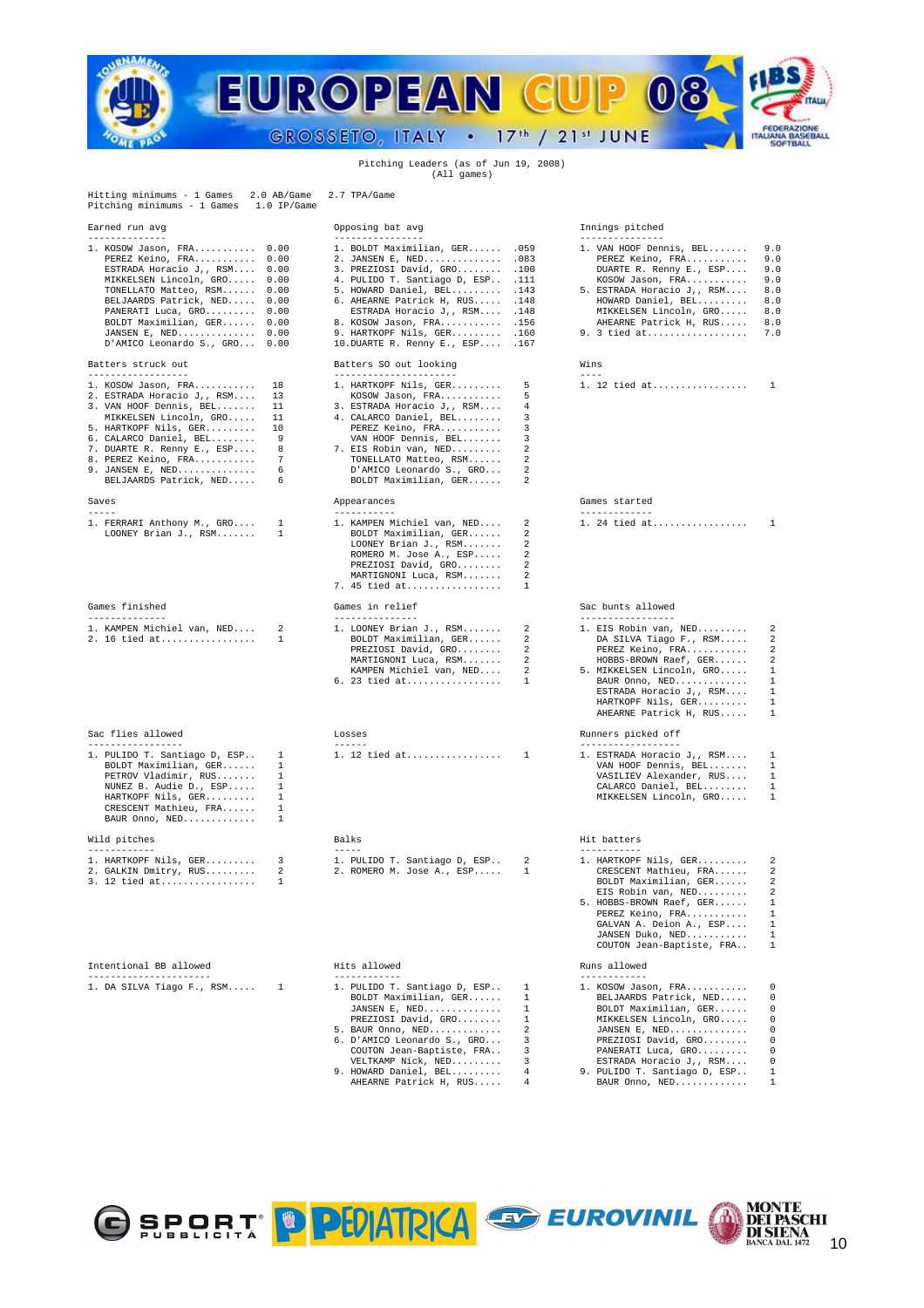

# Earned runs allowed Walks allowed Doubles allowed

| $1. KOSOW$ Jason, $FRA$ 0 | 1. BELJAARDS Patrick, NED 0 | 1. STOECKLIN Jan-Niklas, GER 0 |                |
|---------------------------|-----------------------------|--------------------------------|----------------|
| BELJAARDS Patrick, NED 0  | VELTKAMP Nick, NED 0        | HARTKOPF Nils, GER             | $\overline{0}$ |
| BOLDT Maximilian, GER 0   | D'AMICO Leonardo S., GRO 0  | VELTKAMP Nick, NED 0           |                |
| MIKKELSEN Lincoln, GRO 0  | MIKKELSEN Lincoln, GRO 0    | D'AMICO Leonardo S., GRO       | - 0            |
| JANSEN E, NED $0$         | JANSEN E, NED $0$           | MIKKELSEN Lincoln. GRO 0       |                |
| PREZIOSI David, GRO 0     | ESTRADA Horacio J,, RSM 0   | $JANSEN E. NED.$ 0             |                |
| PANERATI Luca, GRO 0      | 7. HOBBS-BROWN Raef, GER 1  | PANERATI Luca, GRO             | $\sim$ 0       |
| ESTRADA Horacio J,, RSM 0 | PREZIOSI David, GRO 1       | $KOSOW$ Jason, $FRA$ 0         |                |
| PEREZ Keino, FRA 0        | DA SILVA Tiago F., RSM 1    | PEREZ Keino, FRA 0             |                |
| TONELLATO Matteo, RSM 0   | TONELLATO Matteo, RSM 1     | PULIDO T. Santiago D, ESP      | $\bigcirc$     |
|                           |                             |                                |                |

| 1. STOECKLIN Jan-Niklas, GER 0 |          | 1. STOECKLIN Jan-Niklas, GER |          |
|--------------------------------|----------|------------------------------|----------|
| HARTKOPF Nils, GER             | $\Omega$ | HARTKOPF Nils, GER           | $\Omega$ |
| VELTKAMP Nick, NED             | $\Omega$ | VELTKAMP Nick, NED           | $\Omega$ |
| D'AMICO Leonardo S., GRO       | $\Omega$ | D'AMICO Leonardo S., GRO     | $\Omega$ |
| MIKKELSEN Lincoln. GRO         | 0        | MIKKELSEN Lincoln, GRO       |          |
| JANSEN E, NED                  |          | JANSEN E, NED                |          |
| PANERATI Luca, GRO             | $\Omega$ | PANERATI Luca, GRO           |          |
| KOSOW Jason, FRA               |          | KOSOW Jason, FRA             |          |
| PEREZ Keino, FRA               | $\Omega$ | ROMERO M. Jose A., ESP       |          |
| PULIDO T. Santiago D. ESP      |          | PULIDO T. Santiago D. ESP    |          |

# 0 1. BELJAARDS Patrick, NED..... 0 1

# Triples allowed **Home runs** allowed

| 1. STOECKLIN Jan-Niklas, GER 0 |            | 1. STOECKLIN Jan-Niklas, GER |          |
|--------------------------------|------------|------------------------------|----------|
| HARTKOPF Nils, GER             | $\sim$ 0   | HARTKOPF Nils, GER           | $\Omega$ |
| VELTKAMP Nick, NED             | $\Omega$   | VELTKAMP Nick, NED           |          |
| D'AMICO Leonardo S., GRO       | $^{\circ}$ | D'AMICO Leonardo S., GRO     | $\Omega$ |
| MIKKELSEN Lincoln, GRO         | $\Omega$   | MIKKELSEN Lincoln, GRO       |          |
| JANSEN E, NED                  | 0          | JANSEN E, NED                |          |
| PANERATI Luca, GRO             |            | PANERATI Luca, GRO           |          |
| KOSOW Jason, FRA               | $^{\circ}$ | KOSOW Jason, FRA             |          |
| PEREZ Keino, FRA               | 0          | ROMERO M. Jose A., ESP       |          |
| PULIDO T. Santiago D, ESP      |            | PULIDO T. Santiago D, ESP    |          |
|                                |            |                              |          |

| 1. KOSOW Jason, FRA 0     | 1. BELJAARDS Patrick, NED 0 |  | 1. STOECKLIN Jan-Niklas, GER 0 |  |  |  |  |  |
|---------------------------|-----------------------------|--|--------------------------------|--|--|--|--|--|
| BELJAARDS Patrick, NED 0  | VELTKAMP Nick, NED 0        |  | HARTKOPF Nils, GER 0           |  |  |  |  |  |
| BOLDT Maximilian, GER 0   | D'AMICO Leonardo S., GRO 0  |  | VELTKAMP Nick, NED 0           |  |  |  |  |  |
| MIKKELSEN Lincoln, GRO 0  | MIKKELSEN Lincoln, GRO 0    |  | D'AMICO Leonardo S., GRO 0     |  |  |  |  |  |
| JANSEN E. NED $0$         | JANSEN E. NED $0$           |  | MIKKELSEN Lincoln, GRO 0       |  |  |  |  |  |
| PREZIOSI David, GRO 0     | ESTRADA Horacio J,, RSM 0   |  | $JANSEN E. NED.$ 0             |  |  |  |  |  |
| PANERATI Luca, GRO 0      | 7. HOBBS-BROWN Raef, GER 1  |  | PANERATI Luca, GRO 0           |  |  |  |  |  |
| ESTRADA Horacio J,, RSM 0 | PREZIOSI David, GRO 1       |  | $KOSOW$ Jason, $FRA$ 0         |  |  |  |  |  |
| PEREZ Keino, FRA 0        | DA SILVA Tiago F., RSM 1    |  | PEREZ Keino, FRA 0             |  |  |  |  |  |
| TONELLATO Matteo RSM 0    | TONELLATO Matteo RSM 1      |  | PHLIDO T. Santiago D. ESP 0    |  |  |  |  |  |

## Pitching Analysis Leaders (as of Jun 19, 2008) (All games)

# Hitting minimums - 1 Games 2.0 AB/Game 2.7 TPA/Game Pitching minimums - 1 Games 1.0 IP/Game B/avg vs left **B/avg vs right** B/avg vs right B/avg vs leadoff

## $B/$ avg w/2 outs

| 1. PEREZ Keino, FRA       | .00 |
|---------------------------|-----|
| HOBBS-BROWN Raef, GER     | .00 |
| MIKKELSEN Lincoln, GRO    | .00 |
| TONELLATO Matteo, RSM     | .00 |
| CALARCO Daniel, BEL       | .00 |
| COUTON Jean-Baptiste, FRA | .00 |
| BOLDT Maximilian, GER     | .00 |
| STOECKLIN Jan-Niklas, GER | .00 |
| GALVAN A. Deion A., ESP   | .00 |
| BAUR Onno, NED            | .00 |
|                           |     |

| 1. AHEARNE Patrick H, RUS | 16 |
|---------------------------|----|
| 2. HOWARD Daniel, BEL     | 12 |
| DUARTE R. Renny E., ESP   | 12 |
| 4. TONELLATO Matteo, RSM  | 10 |
| 5. MIKKELSEN Lincoln, GRO | 9  |
| 6. DA SILVA Tiago F., RSM | 8  |
| DONETSKIY Artur, RUS      | 8  |
| VAN HOOF Dennis, BEL      | 8  |
| 9. 3 tied at              | 7  |
|                           |    |

| 1. PULIDO T. Santiago D, ESP 21.00   |  | 1. AHEARNE Patrick H, RUS 18.00   |
|--------------------------------------|--|-----------------------------------|
| 2. GALVAN A. Deion A., ESP 15.00     |  | 2. DA SILVA Tiago F., RSM 16.62   |
| 3. COUTON Jean-Baptiste, FRA., 14.54 |  | 3. HOWARD Daniel, BEL 13.50       |
| 4. BOLDT Maximilian, GER 14.29       |  | EIS Robin van. NED $13.50$        |
| 5. PEREZ Keino, FRA 12.00            |  | STOECKLIN Jan-Niklas, GER., 13.50 |
| ROMERO M. Jose A., ESP 12.00         |  | 6. TONELLATO Matteo, RSM 12.86    |
|                                      |  |                                   |

| PANERAII LUCA, GRU 12.00 |  |  |  |  |  |  |  |  |  |
|--------------------------|--|--|--|--|--|--|--|--|--|
| 8. BAUR Onno, NED 11.25  |  |  |  |  |  |  |  |  |  |

| 1. AHEARNE Patrick H, RUS .000 | 1. BOLDT Maximilian, GER .000       | 1. D'AMICO Leonardo S., GRO .000             |  |
|--------------------------------|-------------------------------------|----------------------------------------------|--|
| 2. HARTKOPF Nils. GER .000     | 2. KOSOW Jason, FRA .103            | JANSEN E, NED .000                           |  |
| HOWARD Daniel, BEL .000        | 3. JANSEN E, NED . 111              | BAUR Onno, NED .000                          |  |
| ESTRADA Horacio J., RSM .000   | 4. DUARTE R. Renny E., ESP .130     | 4. DUARTE R. Renny E., ESP .111              |  |
| MIKKELSEN Lincoln. GRO .000    | 5. PREZIOSI David. GRO .143         | 5. HOWARD Daniel, BEL .125                   |  |
| PETROV Vladimir, RUS .000      | 6. AHEARNE Patrick H, RUS .148      | AHEARNE Patrick H, RUS .125                  |  |
| COUTON Jean-Baptiste, FRA .000 | 7. TONELLATO Matteo, RSM .150       | 7. TONELLATO Matteo, RSM . 143               |  |
| GALVAN A. Deion A., ESP .000   | 8. PANERATI Luca, GRO .154          | 8. BELJAARDS Patrick, NED . 167              |  |
| BAUR Onno, $NED$ $.000$        | 9. HOWARD Daniel, BEL .160          | 9. BOLDT Maximilian, GER .200                |  |
| D'AMICO Leonardo S., GRO .000  | 10. PULIDO T. Santiago D. ESP . 167 | $10.KOSOW$ Jason, $FRA$ .222                 |  |
| B/avq w/2 outs                 | B/avg w/runners                     | Fly ball outs                                |  |
|                                |                                     | -------------                                |  |
| 1. PEREZ Keino, FRA .000       |                                     | 1. JANSEN E. NED .000 1. PEREZ Keino. FRA 12 |  |

| 1. PEREZ Keino, FRA .000       |  | 1. JANSEN E, NED .000           |  | 1. PEREZ Keino, FRA 12      |   |
|--------------------------------|--|---------------------------------|--|-----------------------------|---|
|                                |  |                                 |  |                             |   |
| HOBBS-BROWN Raef, GER .000     |  | 2. MIKKELSEN Lincoln, GRO .000  |  | 2. BOLDT Maximilian, GER 9  |   |
| MIKKELSEN Lincoln, GRO .000    |  | ESTRADA Horacio J,, RSM .000    |  | 3. ROMERO M. Jose A., ESP 8 |   |
| TONELLATO Matteo, RSM .000     |  | BOLDT Maximilian, GER .000      |  | HOBBS-BROWN Raef, GER 8     |   |
| CALARCO Daniel, BEL .000       |  | VELTKAMP Nick, NED .000         |  | PANERATI Luca, GRO 8        |   |
| COUTON Jean-Baptiste, FRA .000 |  | 6. PEREZ Keino, FRA .083        |  | 6. PETROV Vladimir, RUS 7   |   |
| BOLDT Maximilian, GER .000     |  | 7. PANERATI Luca, GRO . 111     |  | PULIDO T. Santiago D, ESP   | 7 |
| STOECKLIN Jan-Niklas, GER .000 |  | BELJAARDS Patrick, NED .111     |  | BELJAARDS Patrick, NED      | 7 |
| GALVAN A. Deion A., ESP .000   |  | 9. KOSOW Jason, FRA .133        |  | HOWARD Daniel, BEL          | 7 |
| BAUR Onno, $NED$ .000          |  | 10. TONELLATO Matteo, RSM . 143 |  | COUTON Jean-Baptiste, FRA   | 7 |

| 1. AHEARNE Patrick H, RUS 16 | 1. PULIDO T. Santiago D, ESP 3.50 | 1. AHEARNE Patrick H, RUS 8.00  |  |
|------------------------------|-----------------------------------|---------------------------------|--|
| 2. HOWARD Daniel, BEL 12     | 2. BOLDT Maximilian, GER 3.00     | 2. DA SILVA Tiago F., RSM 4.00  |  |
| DUARTE R. Renny E., ESP 12   | 3. GALVAN A. Deion A., ESP 2.50   | 3. MIKKELSEN Lincoln, GRO 3.00  |  |
| 4. TONELLATO Matteo, RSM 10  | 4. PEREZ Keino, FRA 2.00          | EIS Robin van, NED 3.00         |  |
| 5. MIKKELSEN Lincoln, GRO 9  | 5. COUTON Jean-Baptiste, FRA 1.75 | 5. DUARTE R. Renny E., ESP 2.40 |  |
| 6. DA SILVA Tiago F., RSM 8  | 6. KOSOW Jason, FRA 1.67          | 6. ESTRADA Horacio J,, RSM 2.00 |  |
| DONETSKIY Artur, RUS 8       | 7. BELJAARDS Patrick, NED 1.40    | TONELLATO Matteo, RSM 2.00      |  |
| VAN HOOF Dennis, BEL 8       | 8. BAUR Onno, NED 1.25            | D'AMICO Leonardo S., GRO 2.00   |  |
|                              | 9. PETROV Vladimir, RUS 1.17      | VELTKAMP Nick, NED 2.00         |  |
|                              | 10.HOBBS-BROWN Raef, GER 1.14     | 10.HOWARD Daniel, BEL 1.71      |  |

# Fly outs/game Ground outs/game

| 1. PULIDO T. Santiago D, ESP 21.00 |  | 1. AHEARNE Patrick H, RUS 18.00  |
|------------------------------------|--|----------------------------------|
| 2. GALVAN A. Deion A., ESP 15.00   |  | 2. DA SILVA Tiago F., RSM 16.62  |
| 3. COUTON Jean-Baptiste, FRA 14.54 |  | 3. HOWARD Daniel, BEL 13.50      |
| 4. BOLDT Maximilian, GER 14.29     |  | EIS Robin van, NED 13.50         |
| 5. PEREZ Keino, FRA 12.00          |  | STOECKLIN Jan-Niklas, GER 13.50  |
| ROMERO M. Jose A., ESP 12.00       |  | 6. TONELLATO Matteo, RSM 12.86   |
| PANERATI Luca, GRO 12.00           |  | 7. DUARTE R. Renny E., ESP 12.00 |
| 8. BAUR Onno, NED 11.25            |  | DONETSKIY Artur, RUS 12.00       |
| 9. BELJAARDS Patrick, NED 10.50    |  | PREZIOSI David, GRO 12.00        |
| PETROV Vladimir, RUS 10.50         |  | VELTKAMP Nick, NED 12.00         |

| 1. D'AMICO Leonardo S., GRO | .000 |
|-----------------------------|------|
| JANSEN E, NED               | .000 |
| BAUR Onno, NED              | .000 |
| 4. DUARTE R. Renny E., ESP  | .111 |
| 5. HOWARD Daniel, BEL       | .125 |
| AHEARNE Patrick H, RUS      | .125 |
| 7. TONELLATO Matteo, RSM    | .143 |
| 8. BELJAARDS Patrick, NED   | .167 |
| 9. BOLDT Maximilian, GER    | .200 |
| 10.KOSOW Jason, FRA         | .222 |
|                             |      |
| Fly ball outs               |      |
|                             |      |
| 1. PEREZ Keino, FRA         | 12.  |
|                             |      |

# Ground ball outs Fly/Ground outs Ground/Fly outs

|  |  | AHEARNE Patrick H, RUS 8. |  |
|--|--|---------------------------|--|
|  |  |                           |  |

- 
- 
- 
- 

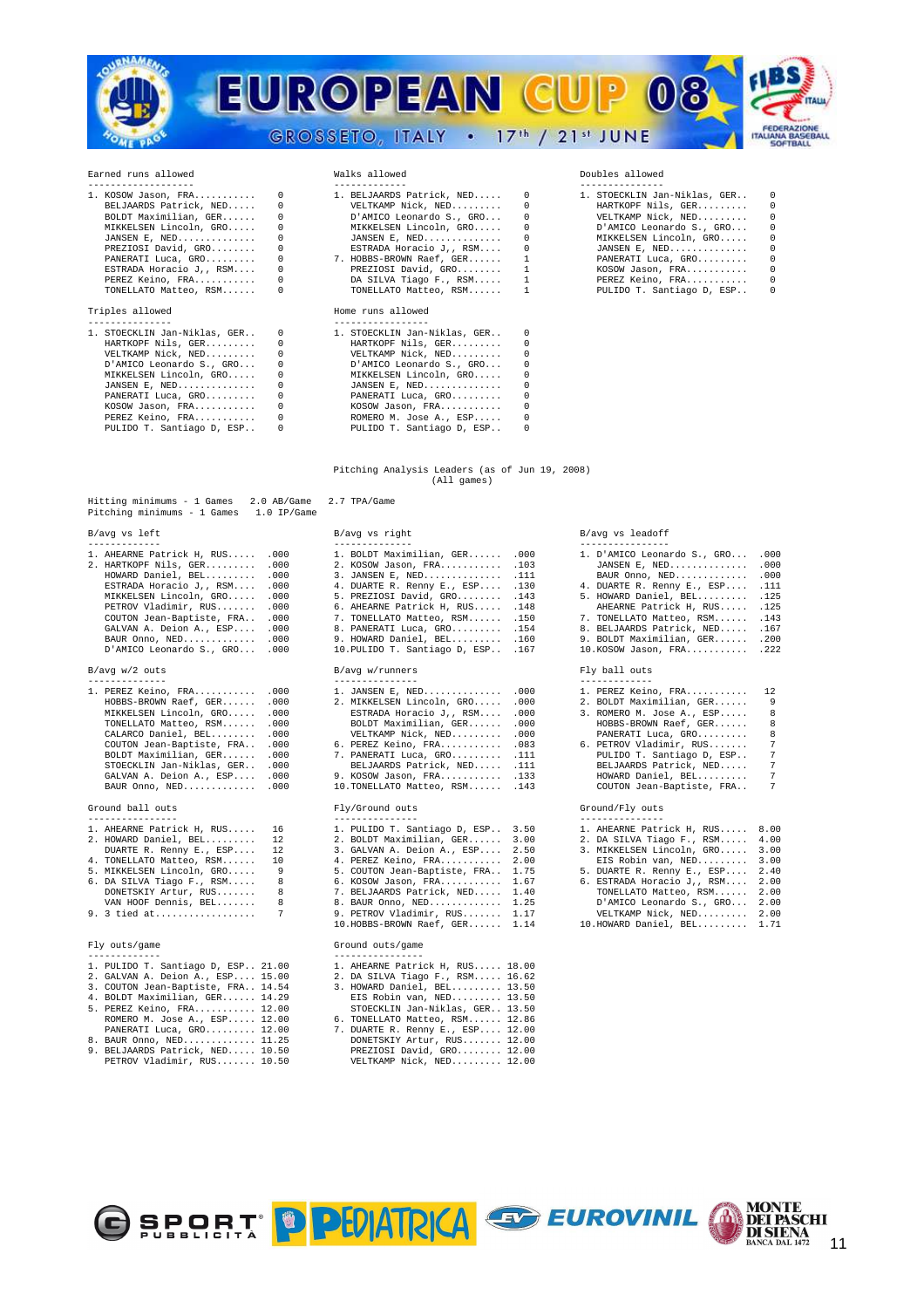

Fielding Leaders (as of Jun 19, 2008) (All games)

Hitting minimums - 1 Games Pitching minimums - 1 Games 1.0 IP/Game

| 1. GAUTHIER David, FRA 1.000      | 1. FEDOROV Alexander, RUS 42    | 1. FEDOROV Alexander, RUS 41    |  |
|-----------------------------------|---------------------------------|---------------------------------|--|
| KNOLLENBURG Kevin, BEL 1.000      | 2. GAUTHIER David, FRA 32       | 2. KNOLLENBURG Kevin, BEL 31    |  |
| DE BIASE Maximiliano, RSM 1.000   | 3. KNOLLENBURG Kevin, BEL 31    | 3. GAUTHIER David, FRA 29       |  |
| ROEVENS Kevin, BEL 1.000          | 4. DE BIASE Maximiliano, RSM 28 | 4. DE BIASE Maximiliano, RSM 25 |  |
| ALBANESE Simone, RSM 1.000        | 5. ROEVENS Kevin, BEL 26        | ALBANESE Simone, RSM 25         |  |
| MONTIEL S. Richard H. ESP., 1.000 | 6. ALBANESE Simone, RSM 25      | 6. ROEVENS Kevin, BEL 24        |  |
| $ENGELHARDT$ Bryan, $NED$ $1.000$ | 7. SASAKI Shu, GER 24           | 7. MONTIEL S. Richard H, ESP 23 |  |
| RAMOS G. Jairo, GRO 1.000         | 8. MONTIEL S. Richard H. ESP 23 | 8. SASAKI Shu. GER 20           |  |
| ERMINI Gabriele, GRO 1.000        | 9. KIPPHAN Martin, GER 22       | NAVARRO V. Dewis F., ESP 20     |  |
| KOOLEN Roel, NED $1.000$          | KULIK Artemiy, RUS 22           | KIPPHAN Martin, GER 20          |  |
|                                   |                                 |                                 |  |

| 1. LA FERA Seth, RSM 14<br>2. VAN DER MEIREN Filip, BEL 12<br>KULIK Artemiy, RUS 12<br>4. PLATONOV Valeriy, RUS 11<br>5. BELL Bryon, BEL 10<br>PEREZ A. Nestor, ESP 10 |  | 2. SANCHEZ R. Daniel, ESP 3<br>MARVAL Raul A., GRO 3<br>PEREZ A. Nestor, ESP 3<br>DALLOSPEDALE Davide, GRO 3<br>RAMOS G. Jairo, GRO 3<br>7. MARVAL Raul A., GRO 9 7. 5 tied at 2 |  | 1. FEDOROV Alexander, RUS 4 1. GAUTHIER David, FRA 1<br>BISCHERI Luca, GRO 1 |  |
|------------------------------------------------------------------------------------------------------------------------------------------------------------------------|--|----------------------------------------------------------------------------------------------------------------------------------------------------------------------------------|--|------------------------------------------------------------------------------|--|
| BOLOTIN Andrey, RUS 9<br>CREMER Rene', NED 9<br>10.2 tied at 8                                                                                                         |  |                                                                                                                                                                                  |  |                                                                              |  |
|                                                                                                                                                                        |  |                                                                                                                                                                                  |  |                                                                              |  |

| 1. NAVARRO V. Dewis F., ESP |  |  |  |
|-----------------------------|--|--|--|

# Caught stealing by

| ----------------      |                              |  |
|-----------------------|------------------------------|--|
| 1. SASAKI Shu, GER    | 1. KULIK Artemiy, RUS        |  |
| GAUTHIER David, FRA   | 2. STOECKLIN Jan-Niklas, GER |  |
| HEEMSKERK Wouter, NED | VAN DER MEIREN Filip, BEL    |  |

| HEEMSKERK WOULEF, NED | VAN DER MEIREN FIIIP, BED |  |
|-----------------------|---------------------------|--|
| 4. 10 tied at         | 4. BOLDT Maximilian, GER  |  |
|                       |                           |  |

Fielding pct Chances Putouts

# Assists Fielding double plays Passed balls

| 1. LA FERA Seth, RSM 14         | 1. FEDOROV Alexander, RUS 4 | 1. GAUTHIER D |
|---------------------------------|-----------------------------|---------------|
| 2. VAN DER MEIREN Filip, BEL 12 | 2. SANCHEZ R. Daniel, ESP 3 | BISCHERI L    |
| KULIK Artemiy, RUS 12           | MARVAL Raul A., GRO         |               |
| 4. PLATONOV Valeriy, RUS 11     | PEREZ A. Nestor, ESP 3      |               |
| 5. BELL Bryon, BEL 10           | DALLOSPEDALE Davide, GRO 3  |               |
| PEREZ A. Nestor, ESP 10         | RAMOS G. Jairo, GRO         |               |
| 7. MARVAL Raul A., GRO 9        |                             |               |

# Catchers interference Steal attempts against Stolen bases against

| 1. NAVARRO V. Dewis F., ESP 1 | 1. SASAKI Shu, GER 10        |                          | 1. SASAKI Shu, GER<br>8                             |  |
|-------------------------------|------------------------------|--------------------------|-----------------------------------------------------|--|
|                               | 2. GAUTHIER David, FRA 6     |                          | 2. GAUTHIER David, FRA<br>4                         |  |
|                               | 3. HEEMSKERK Wouter, NED 5   |                          | COUTON Jean-Baptiste, FRA<br>4                      |  |
|                               | COUTON Jean-Baptiste, FRA 5  |                          | 4. HEEMSKERK Wouter, NED<br>$\overline{\mathbf{3}}$ |  |
|                               | 5. STOECKLIN Jan-Niklas, GER | $\overline{4}$           | VASILIEV Alexander, RUS 3                           |  |
|                               | 6. DONETSKIY Artur, RUS      | $\overline{\mathbf{3}}$  | STOECKLIN Jan-Niklas, GER 3                         |  |
|                               | BOLDT Maximilian, GER        | $\overline{\phantom{a}}$ | BOLDT Maximilian, GER<br>$\overline{\phantom{a}3}$  |  |
|                               | HARTKOPF Nils, GER 3         |                          | 8. JANSEN Duko, NED<br>$\overline{2}$               |  |
|                               | VASILIEV Alexander, RUS 3    |                          | $2^{1}$<br>DONETSKIY Artur, RUS                     |  |
|                               |                              |                          | HARTKOPF Nils, GER 2                                |  |
| Caught stealing by            | Errors                       |                          |                                                     |  |
|                               |                              |                          |                                                     |  |
| $1.030375$ $Ch.,$ $GFD$       | $1$ $VIII$ $IV$ $N$ $n+1$    |                          |                                                     |  |

|  | 4. 10 tied at 1 |  | 4. BOLDT Maximilian, GER 2 |  |  |
|--|-----------------|--|----------------------------|--|--|
|  |                 |  | HARTKOPF Nils. GER 2       |  |  |
|  |                 |  | BELL Bryon, BEL 2          |  |  |
|  |                 |  | PIOUET Luc. FRA $2$        |  |  |
|  |                 |  | SANCHEZ R. Daniel, ESP 2   |  |  |
|  |                 |  | $SGNAOLIN$ Andrea, $GRO$ 2 |  |  |
|  |                 |  | HOBBS-BROWN Raef, GER 2    |  |  |

| 1. GAUTHIER David, FRA 1.000      | 1. FEDOROV Alexander, RUS 42    | 1. FEDOROV Alexander, RUS 41    |  |
|-----------------------------------|---------------------------------|---------------------------------|--|
| KNOLLENBURG Kevin, BEL 1.000      | 2. GAUTHIER David, FRA 32       | 2. KNOLLENBURG Kevin, BEL 31    |  |
| DE BIASE Maximiliano, RSM 1.000   | 3. KNOLLENBURG Kevin, BEL 31    | $3.$ GAUTHIER David, FRA 29     |  |
| ROEVENS Kevin, BEL 1.000          | 4. DE BIASE Maximiliano, RSM 28 | 4. DE BIASE Maximiliano, RSM 25 |  |
| ALBANESE Simone, RSM 1.000        | 5. ROEVENS Kevin, BEL 26        | ALBANESE Simone, RSM 25         |  |
| MONTIEL S. Richard H. ESP., 1.000 | 6. ALBANESE Simone, RSM 25      | 6. ROEVENS Kevin, BEL 24        |  |
| ENGELHARDT Bryan, NED 1.000       | 7. SASAKI Shu, GER 24           | 7. MONTIEL S. Richard H, ESP 23 |  |
| RAMOS G. Jairo, GRO 1.000         | 8. MONTIEL S. Richard H. ESP 23 | 8. SASAKI Shu. GER 20           |  |
| ERMINI Gabriele, GRO 1.000        | 9. KIPPHAN Martin, GER 22       | NAVARRO V. Dewis F., ESP 20     |  |
| KOOLEN Roel NED 1000              | KIII.TK Artemiy RIIS (22)       | KIPPHAN Martin GER 20           |  |

| . GAUTHIER David, FRA |  |  |  |  |  |  |
|-----------------------|--|--|--|--|--|--|
| BISCHERI Luca, GRO    |  |  |  |  |  |  |

| 1. SASAKI Shu, GER |  |  |  |  |  |  |
|--------------------|--|--|--|--|--|--|
| CAUTHIRP David FRA |  |  |  |  |  |  |

- 
- 
- 2. **HARTKOPF Nils, GER...........** 2